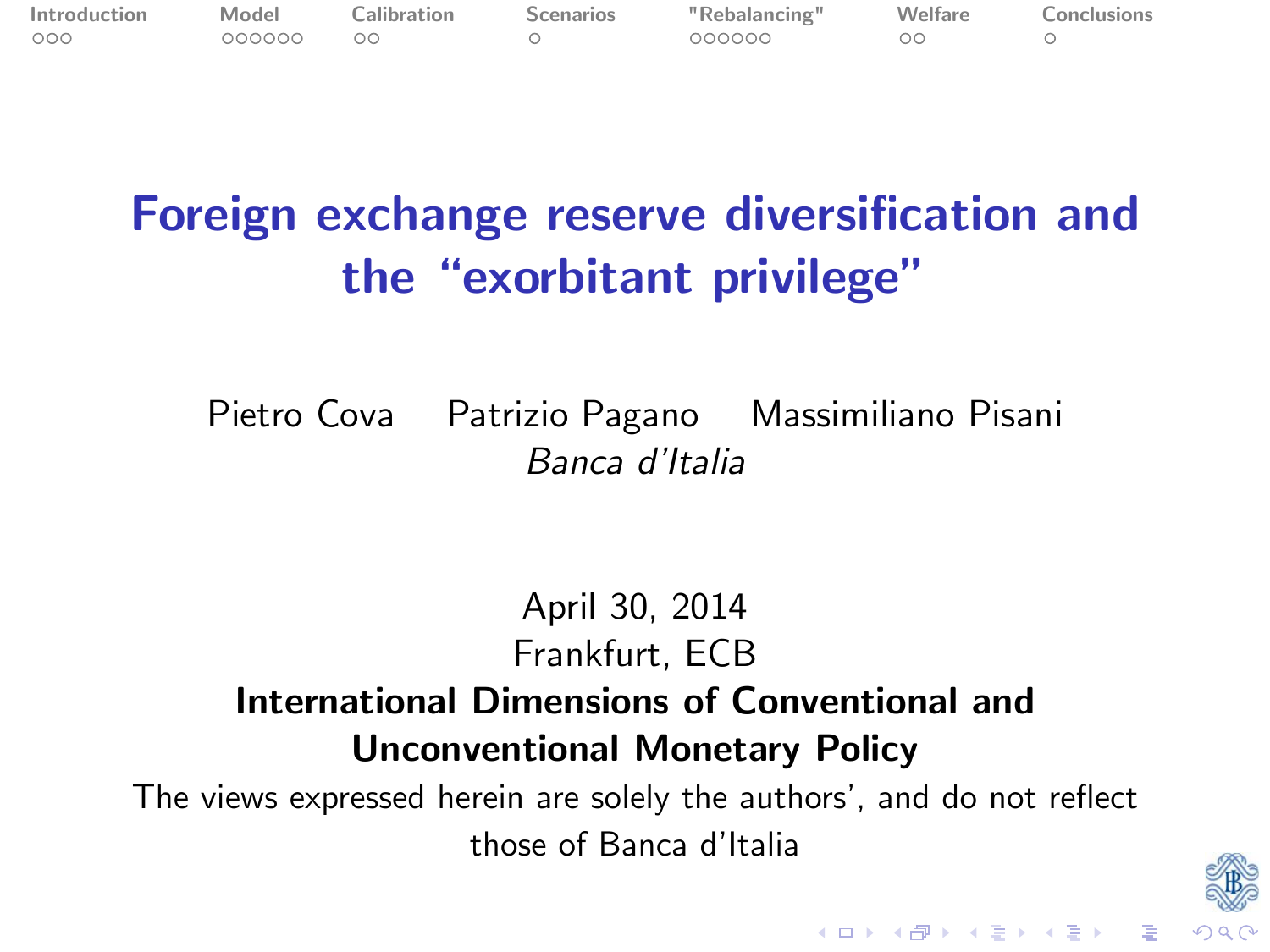| Introduction      | Model  | Calibration | <b>Scenarios</b> | "Rebalancing" | Welfare | Conclusions |
|-------------------|--------|-------------|------------------|---------------|---------|-------------|
| $\bullet$         | 000000 | ОC          |                  | 000000        | $\circ$ |             |
|                   |        |             |                  |               |         |             |
| <b>Motivation</b> |        |             |                  |               |         |             |

- $\triangleright$  After a short-lived break in 2008 reserve accumulation has resumed
- $\triangleright$  Size is huge: at end-2012, 5 times larger wrt 10 years earlier
- $\triangleright$  Very little change in the shares that countries allocate to USD and EUR. [\[Res\]](#page-31-0)
- $\triangleright$  Shifts in reserve allocation, in particular by China, may impact on global interest and exchange rates
- $\triangleright$  Reserve re-composition would affect the so called "exorbitant privilegeî of the core currency and the global economy

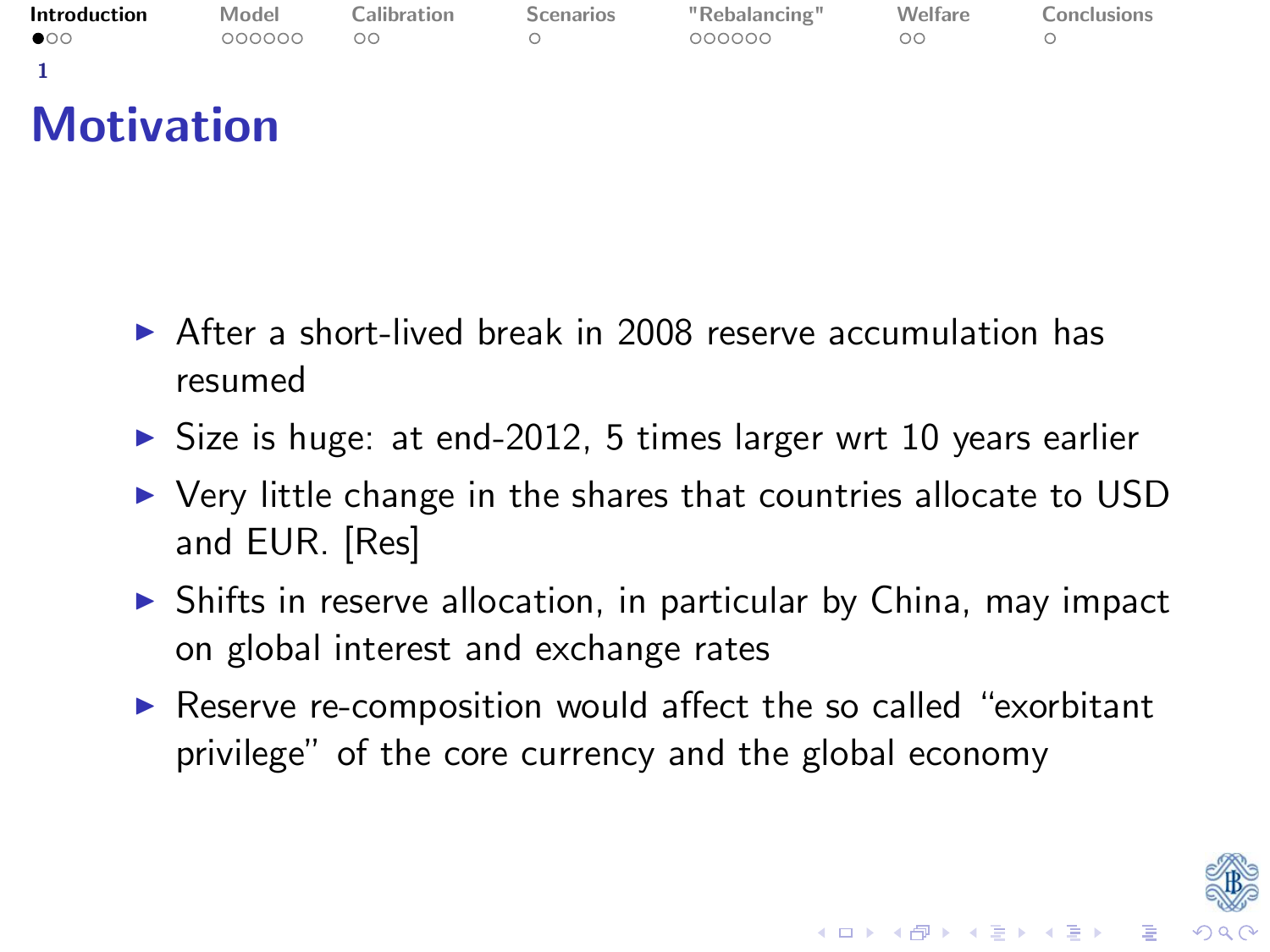| Introduction          | Model  | Calibration | Scenarios | "Rebalancing" | Welfare | Conclusions |
|-----------------------|--------|-------------|-----------|---------------|---------|-------------|
| $\circ \bullet \circ$ | 000000 | ററ          |           | 000000        | ററ      |             |
|                       |        |             |           |               |         |             |

# Contribution of the paper

- $\triangleright$  Even if the relation between official reserve accumulation and the "privilege" is a key feature of the international monetary system, there is (surprisingly) little quantitative analysis of it
- $\blacktriangleright$  This paper fills this gap by investigating on the following question: how large are the macroeconomic benefits/costs of reserve accumulation/recomposition?
	- $\triangleright$  for countries issuing reserve currencies?
	- $\triangleright$  for countries accumulating reserves?
- <span id="page-2-0"></span> $\triangleright$  we develop a large scale DSGE model of the world economy featuring a crucial and novel role for reserve currencies and international liquidity and capturing both financial/valuation and trade channels

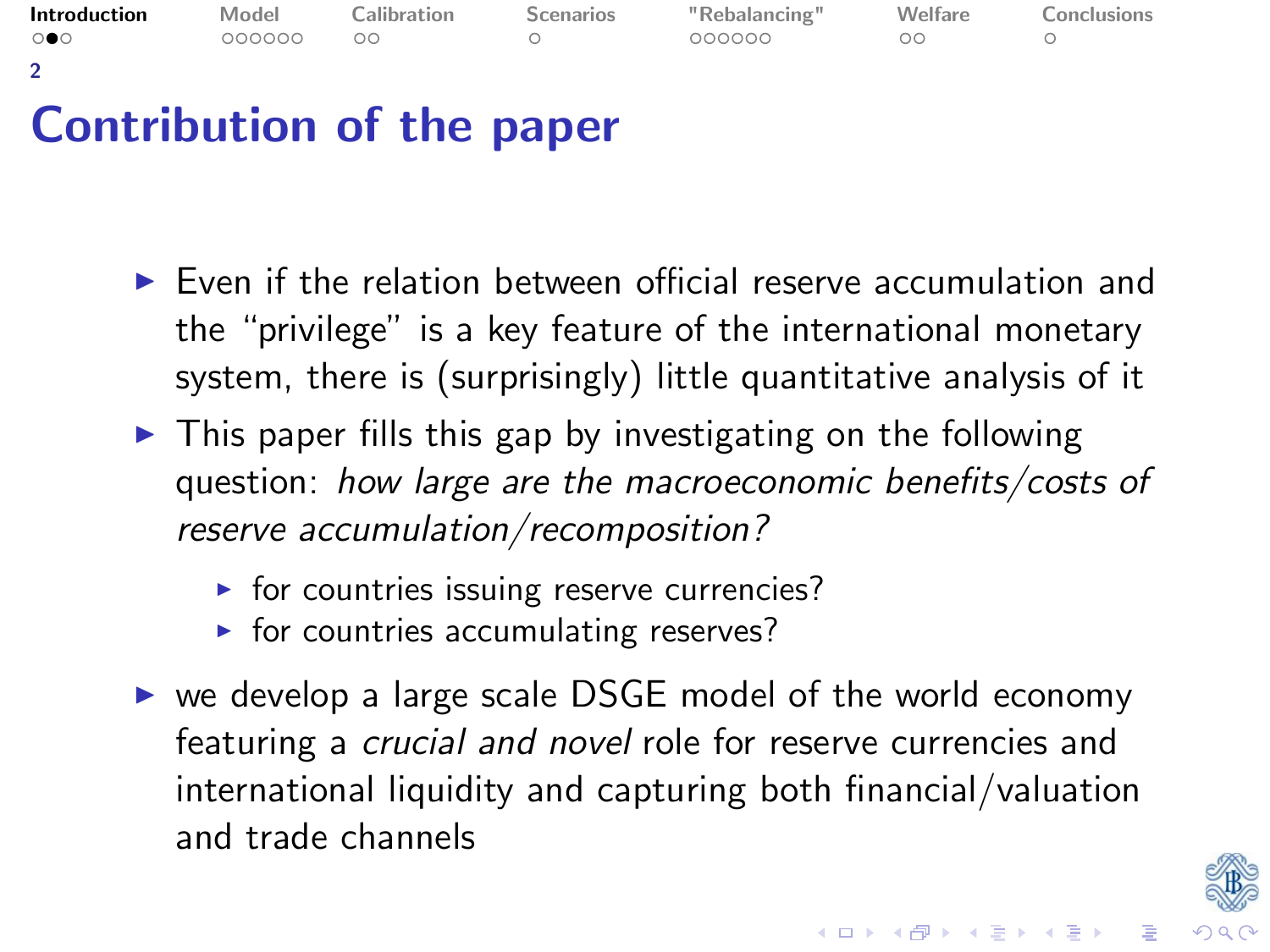| Introduction        | Model  | Calibration | <b>Scenarios</b> | "Rebalancing" | Welfare | Conclusions |
|---------------------|--------|-------------|------------------|---------------|---------|-------------|
| $\circ\circ\bullet$ | 000000 | oс          |                  | 000000        | ОC      |             |
| -3                  |        |             |                  |               |         |             |

Main results

- $\triangleright$  Welfare costs/gains of the "exorbitant privilege" are small, but not trivial
- $\triangleright$  A country whose currency is held internationally enjoys benefits when the times are 'good', but privilege can be lost as other reserve currencies emerge
- ▶ Countries holding reserve currency assets face no additional costs from rebalancing their portfolios (trade surplus rebalancing).

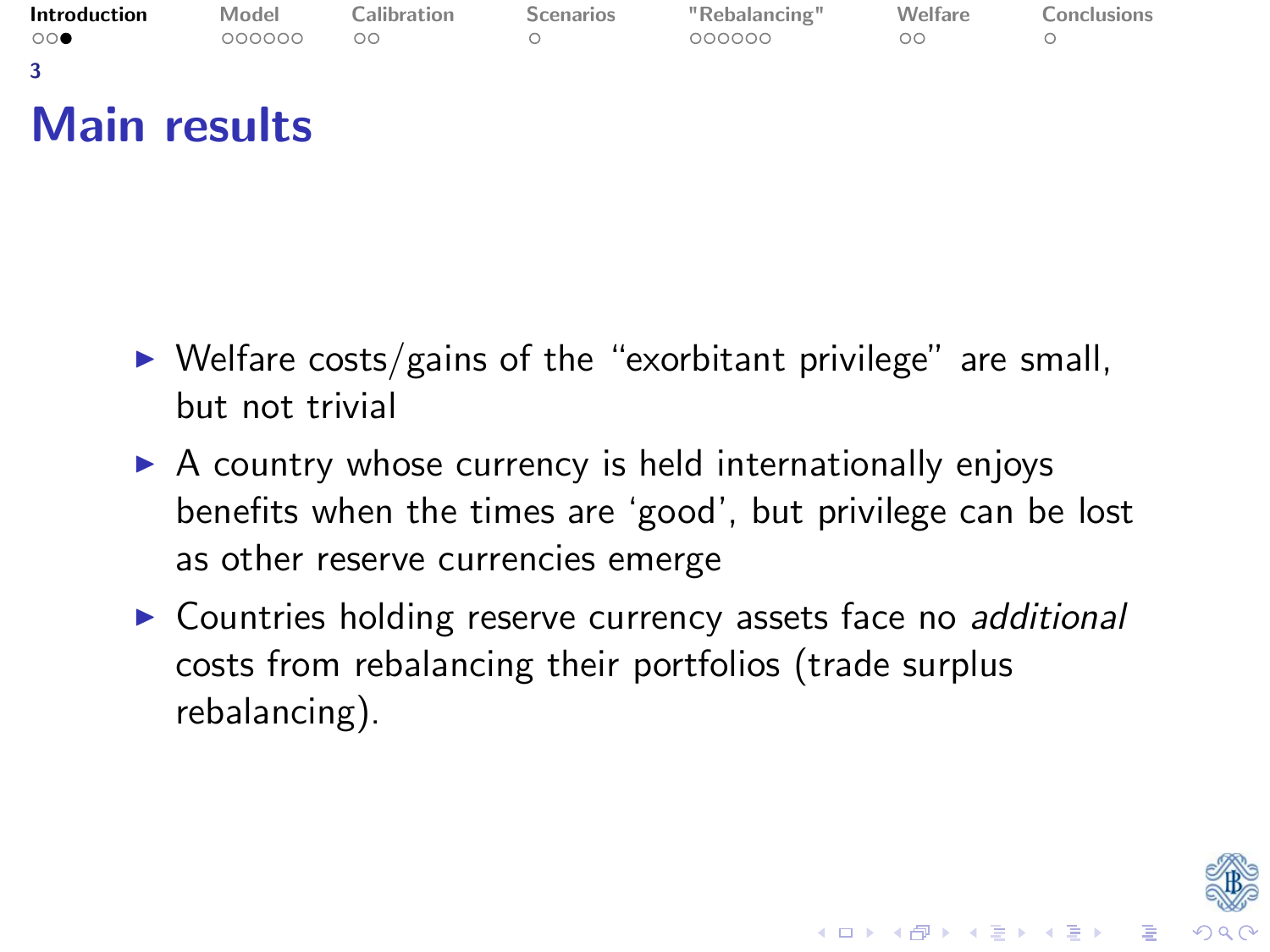| Introduction   | Model           | Calibration | <b>Scenarios</b> | "Rebalancing" | Welfare | Conclusions |
|----------------|-----------------|-------------|------------------|---------------|---------|-------------|
| 000            | $\bullet$ 00000 | ററ          |                  | 000000        | ററ      |             |
| $\overline{a}$ |                 |             |                  |               |         |             |

# Main novel features

- ▶ Building on Canzoneri, Cumby, Diba, and Lopez-Salido (2013), develop a 5-country large-scale DSGE model calibrated to the US, EA, JAP, CHN, and ROW
- $\triangleright$  Government bonds are assumed to provide liquidity services (Krishnamurthy and Vissing-Jorgensen, 2012)
- $\blacktriangleright$  Each country/region issues government bonds that are imperfect substitutes for money
- Only government bonds issued in reserve currency economies can be exchanged internationally
- <span id="page-4-0"></span> $\triangleright$  Allow also for the existence of an international (less liquid) asset that can be exchanged internationally in USD

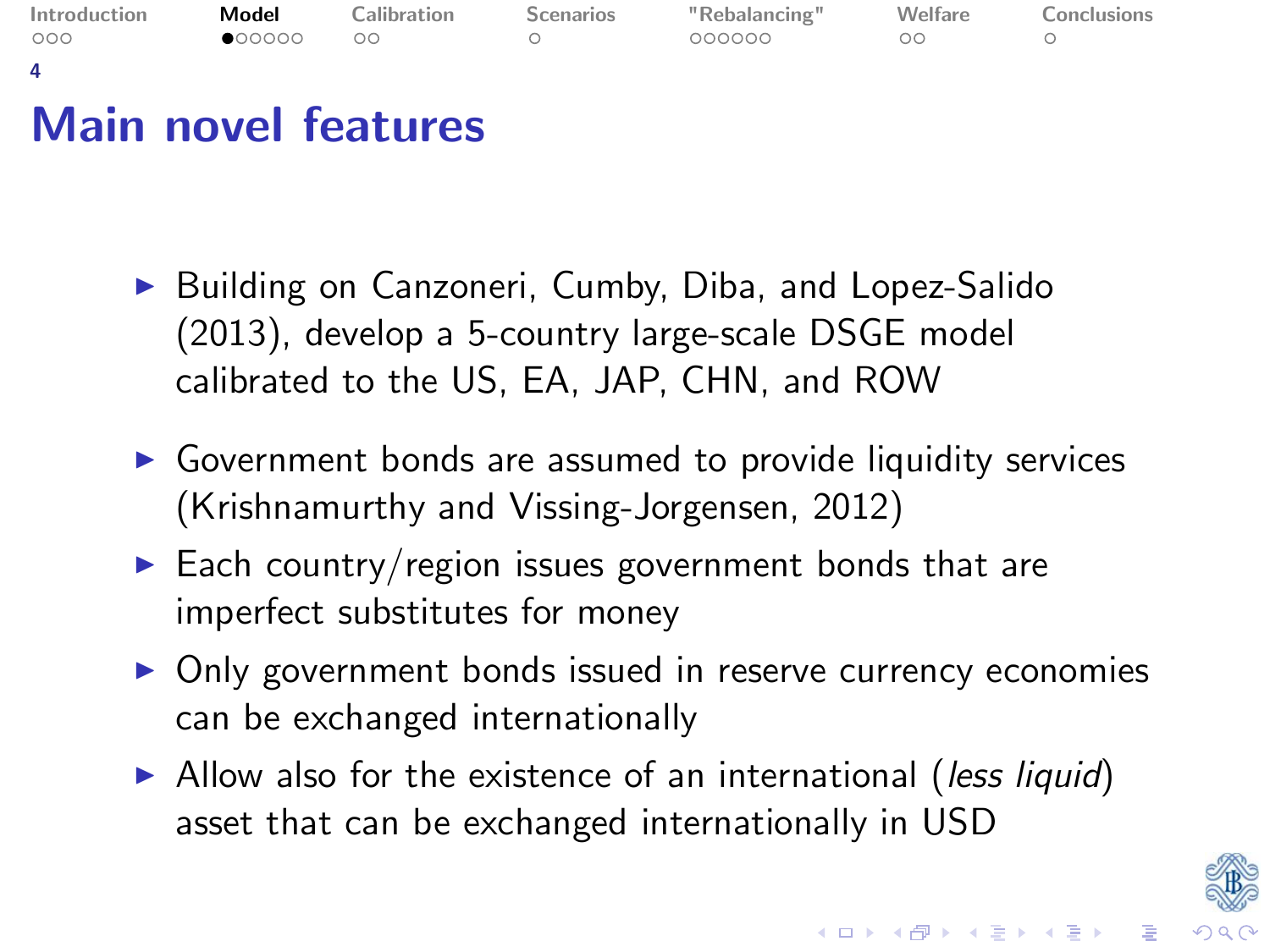| Introduction   | Model  | Calibration | Scenarios | "Rebalancing" | Welfare | Conclusions                                        |
|----------------|--------|-------------|-----------|---------------|---------|----------------------------------------------------|
| 000            | 000000 | ററ          |           | 000000        | 00      |                                                    |
| -5             |        |             |           |               |         |                                                    |
|                |        |             |           |               |         | Other features (common to large scale quantitative |
| <b>DSGEs</b> ) |        |             |           |               |         |                                                    |

- $\blacktriangleright$  Price and wage nominal rigidities (Rotemberg, 1982)
- $\blacktriangleright$  Investment adjustment costs
- $\blacktriangleright$  Tradable and non-tradable intermediate goods
- $\blacktriangleright$  Consumption habits
- $\blacktriangleright$  Ricardian and hand-to-mouth consumers
- $\blacktriangleright$  Local-currency pricing

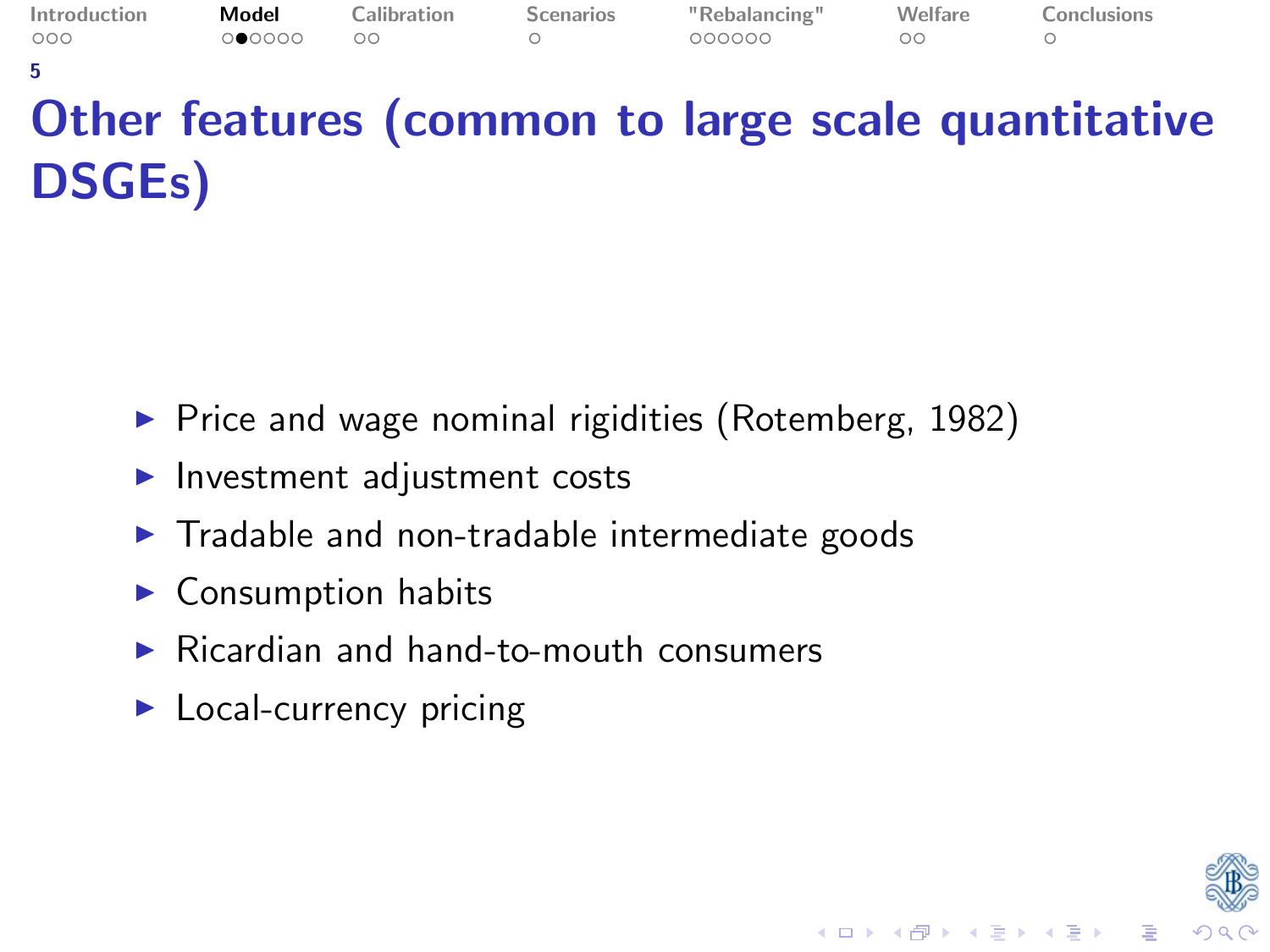| Introduction | Model  | Calibration | <b>Scenarios</b> | "Rebalancing" | Welfare | Conclusions |
|--------------|--------|-------------|------------------|---------------|---------|-------------|
| 000          | 000000 | ററ          |                  | 000000        | ΩC      |             |
|              |        |             |                  |               |         |             |

# Household budget constraint

$$
M_t + B_t - M_{t-1} - B_{t-1}R_{t-1} + B_t^{RC} - B_{t-1}^{RC}R_{t-1}^{RC}
$$
  
=  $P_t Y_t - (1 + \tau_t) P_t C_t - P_t I_t - T_t$ 

where the "transaction cost" is proportional to consumption and velocity, which in turn depends on effective money balances

$$
\tau_t=f\left(\underset{+}{\text{C}},\tilde{\text{M}}\right)
$$



.<br>K □ ▶ K @ ▶ K 할 ▶ K 할 ▶ ... 할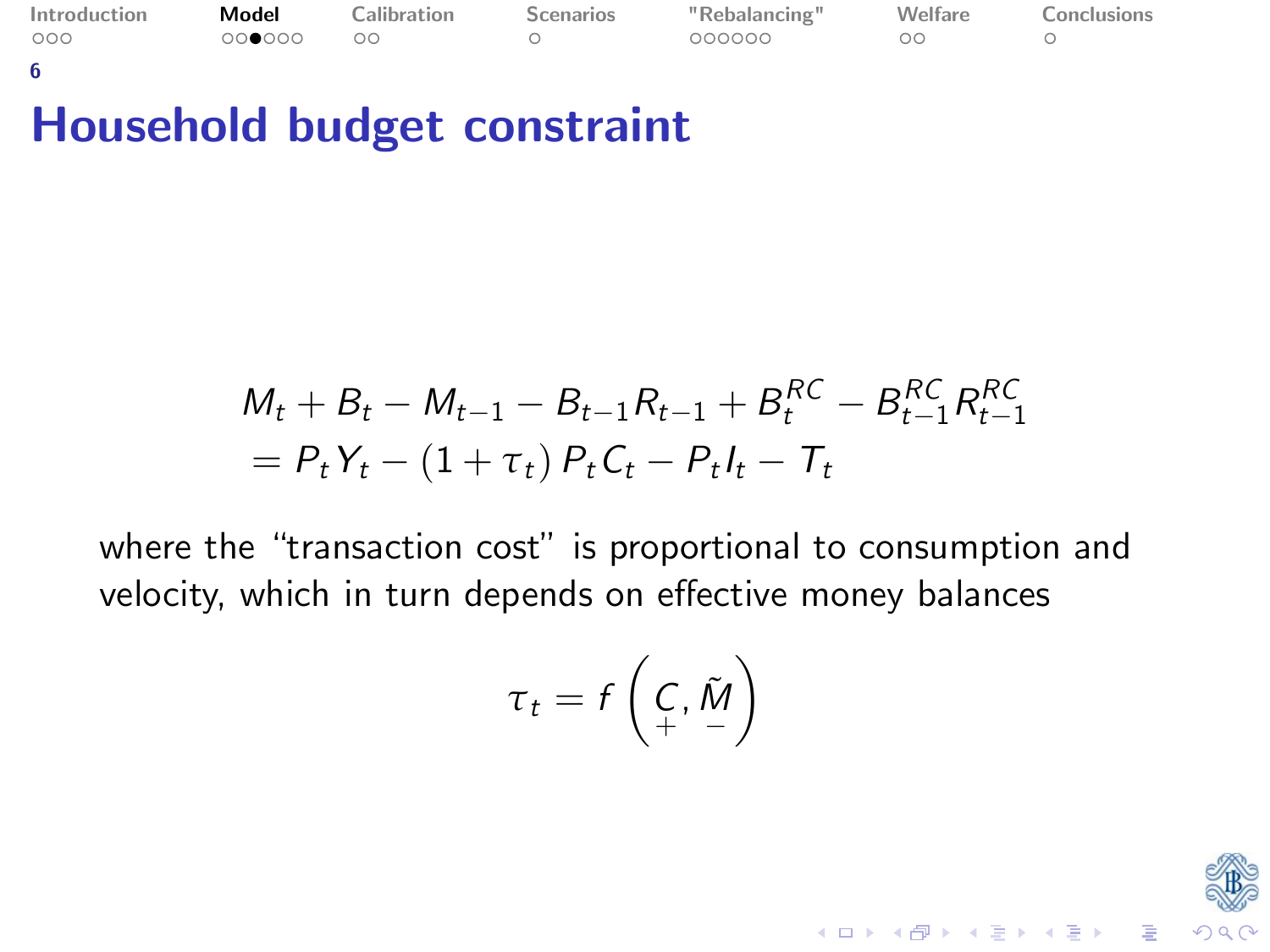| Introduction | Model  | Calibration | <b>Scenarios</b> | "Rebalancing" | Welfare | Conclusions |
|--------------|--------|-------------|------------------|---------------|---------|-------------|
| 000          | 000000 | ററ          |                  | 000000        | ററ      |             |
| -            |        |             |                  |               |         |             |

# "Effective" money balances

Each household holds "effective" money balances:

$$
\tilde{M}_{t}^{US} = (M_{t}^{US})^{\zeta_{1}} (B_{t}^{US})^{\zeta_{2}} (\frac{B_{t}^{EA,US}}{S_{t}^{EA}})^{1-\zeta_{1}-\zeta_{2}} \n\tilde{M}^{EA} = (M_{t}^{EA})^{\omega_{1}} (B_{t}^{EA})^{\omega_{2}} (S_{t}^{EA} B_{t}^{US,EA})^{1-\omega_{1}-\omega_{2}} \n\tilde{M}^{J} = (M_{t}^{J})^{\omega_{1}^{J}} (B_{t}^{J})^{\omega_{2}^{J}} (S_{t}^{J} B_{t}^{US,J})^{\omega_{3}^{J}} (S_{t}^{J,EA} B_{t}^{EA,J})^{1-\omega_{1}^{J}-\omega_{2}^{J}-\omega_{3}^{J}}
$$

 $QQ$ 

 $J =$  CHN, JAP, RW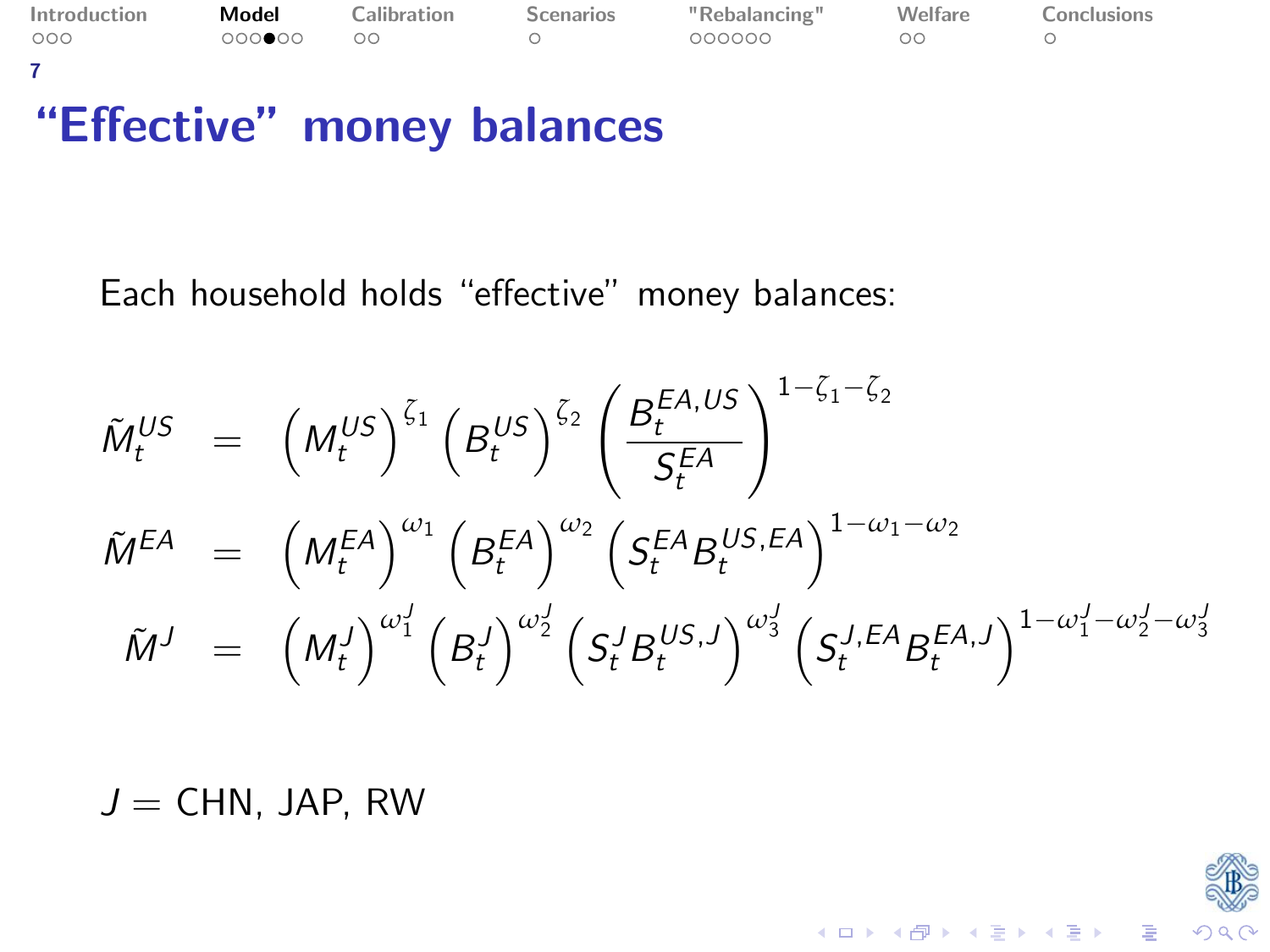| Introduction | Model  | Calibration | <b>Scenarios</b> | "Rebalancing" | Welfare | Conclusions |
|--------------|--------|-------------|------------------|---------------|---------|-------------|
| 000          | 000000 | ΩC          |                  | 000000        | OC.     |             |
| 8            |        |             |                  |               |         |             |

# Implications

- $\triangleright$  Consumption choices depend directly upon asset holdings:  $M^J$ ,  $B^J$ ,  $B^{RC}$
- $\triangleright$  There is a liquidity premium on Gov't bond yields due to the transaction cost

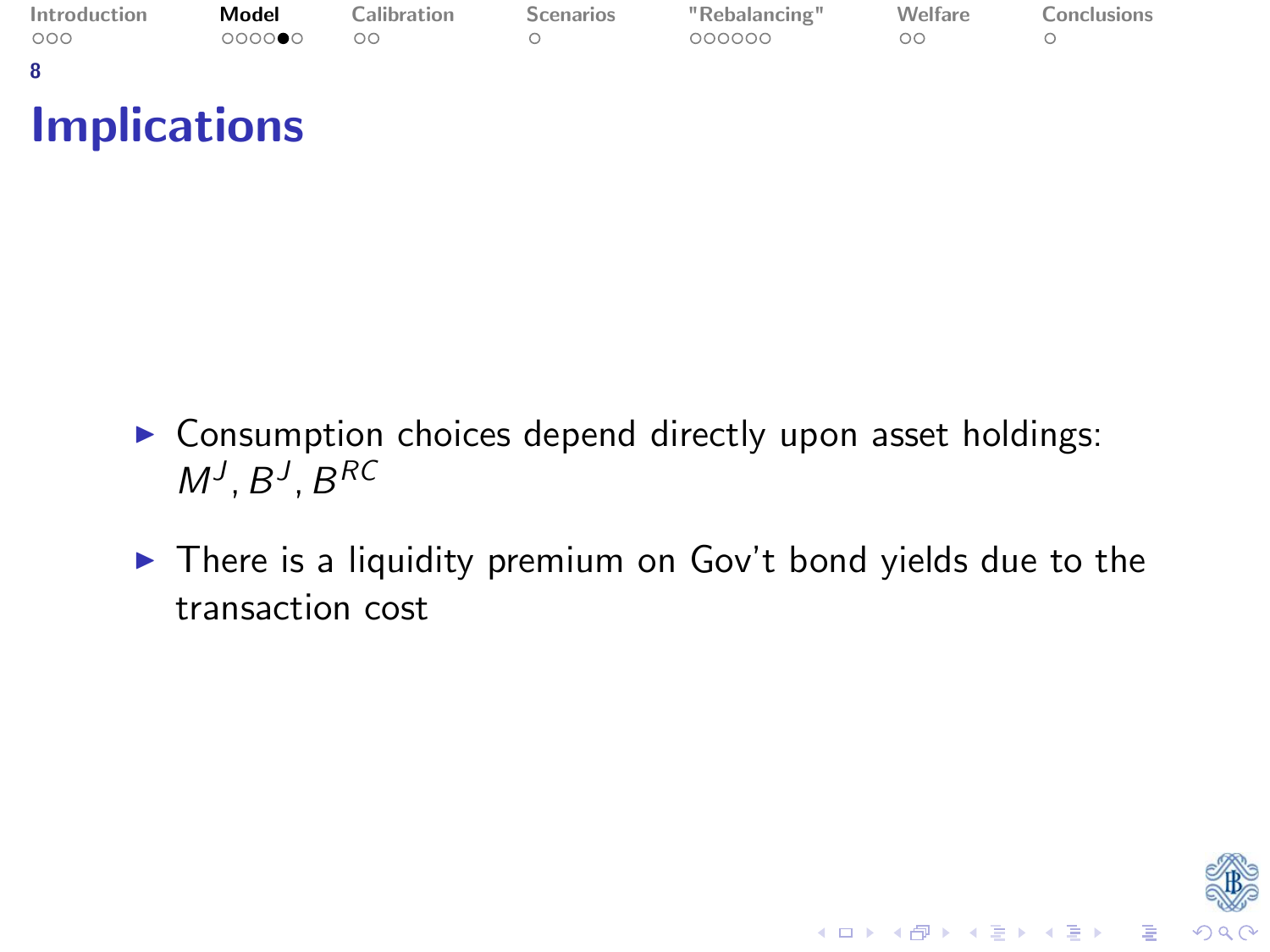| Introduction | Model | Calibration | <b>Scenarios</b> | "Rebalancing" | Welfare | Conclusions |
|--------------|-------|-------------|------------------|---------------|---------|-------------|
| 000          | 00000 | ОC          |                  | 000000        | ററ      |             |
|              |       |             |                  |               |         |             |

# Gov't budget constraint

<span id="page-9-0"></span>Focus on imperfect asset substitutability and Governments

$$
M_t^J + B_{G,t}^J + S_t^{J,EA} B_{G,t}^{EA,J} + S_t^J B_{G,t}^{US,J}
$$
  
=  $M_{t-1}^J + R_{t-1}^J B_{G,t-1}^J + S_t^{J,EA} R_{t-1}^{EA} B_{G,t-1}^{EA,J}$   
+  $S_t^J R_{t-1}^{US} B_{G,t-1}^{US,J} + P_t^J G_t^J + T R_t^J$ 

where  $\mathcal{B}_{\mathcal{G}}^{\mathcal{R}\mathcal{C},J} =$  official foreign exchange reserve holdings (exogenous);  $RC$  = reserve currency

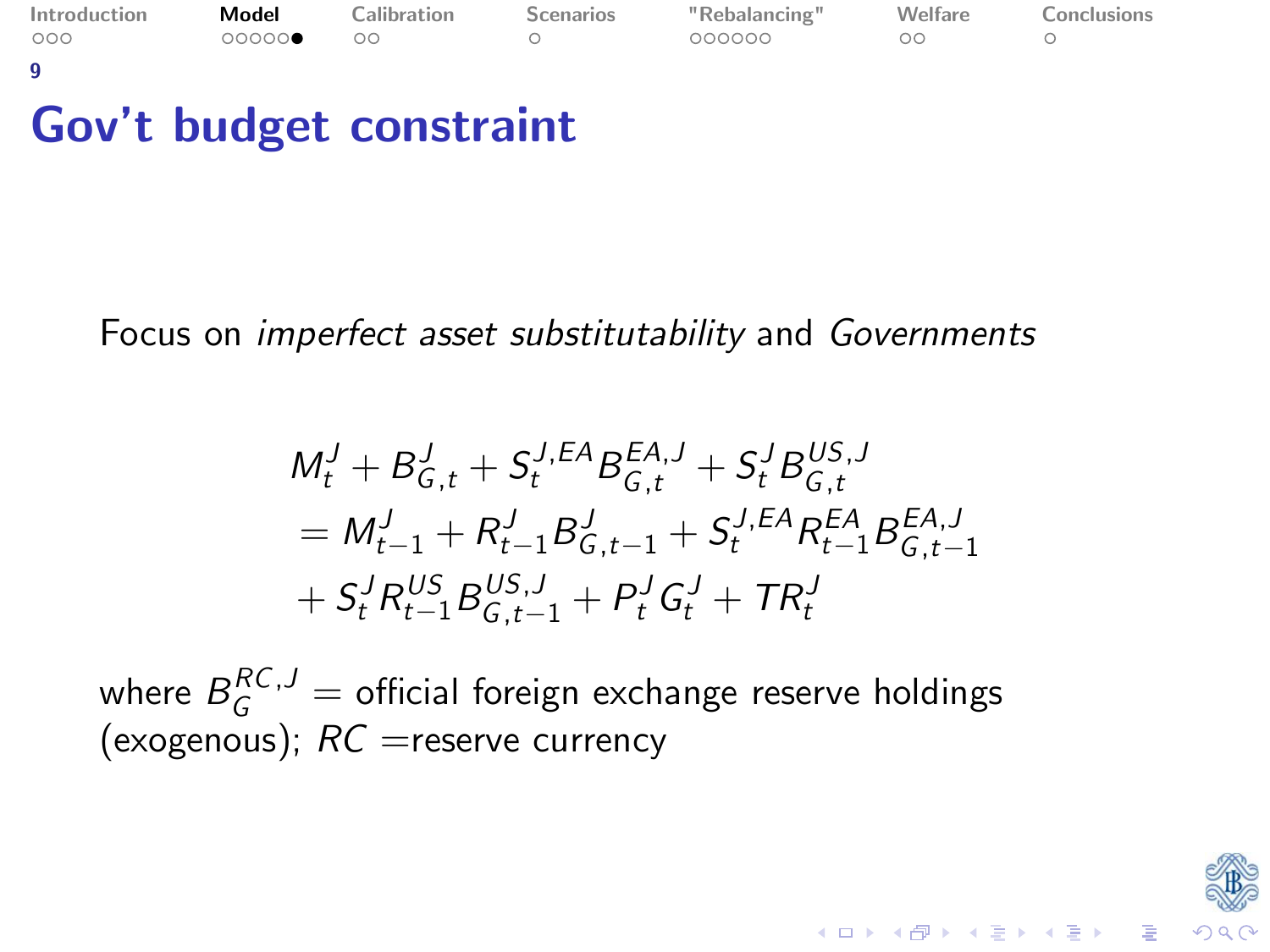| Introduction | Model  | Calibration | <b>Scenarios</b> | "Rebalancing" | Welfare | Conclusions |
|--------------|--------|-------------|------------------|---------------|---------|-------------|
| 000          | 000000 | $\bullet$   |                  | 000000        | ററ      |             |
| 10           |        |             |                  |               |         |             |

# Calibration (asset holdings)

Rely on data for calibration of asset holdings/shares by the private and public sectors to back out parameters affecting transactions services

<span id="page-10-0"></span>

|                               | US        | FA   | <b>CHN</b> | JAP   | <b>RW</b> |
|-------------------------------|-----------|------|------------|-------|-----------|
| Private agents                |           |      |            |       |           |
| curr. in circ./dom. govt bond | በ 27      | 0.22 | 0.48       | 0.06  | 0.19      |
| curr. in circ./USD govt bond  |           | 8.39 | 2.53       | 2.22  | 4.86      |
| curr. in circ./EUR govt bond  | 8.77      |      | 3.14       | 2.70  | 6.21      |
| Official holdings             |           |      |            |       |           |
| of USD govt bonds (% of GDP)  | $\ddotsc$ | 3.87 | 16.40      | 16.00 | 6.80      |
| of EUR govt bonds (% of GDP)  | 0.51      |      | 8.05       | 5.56  | 242       |

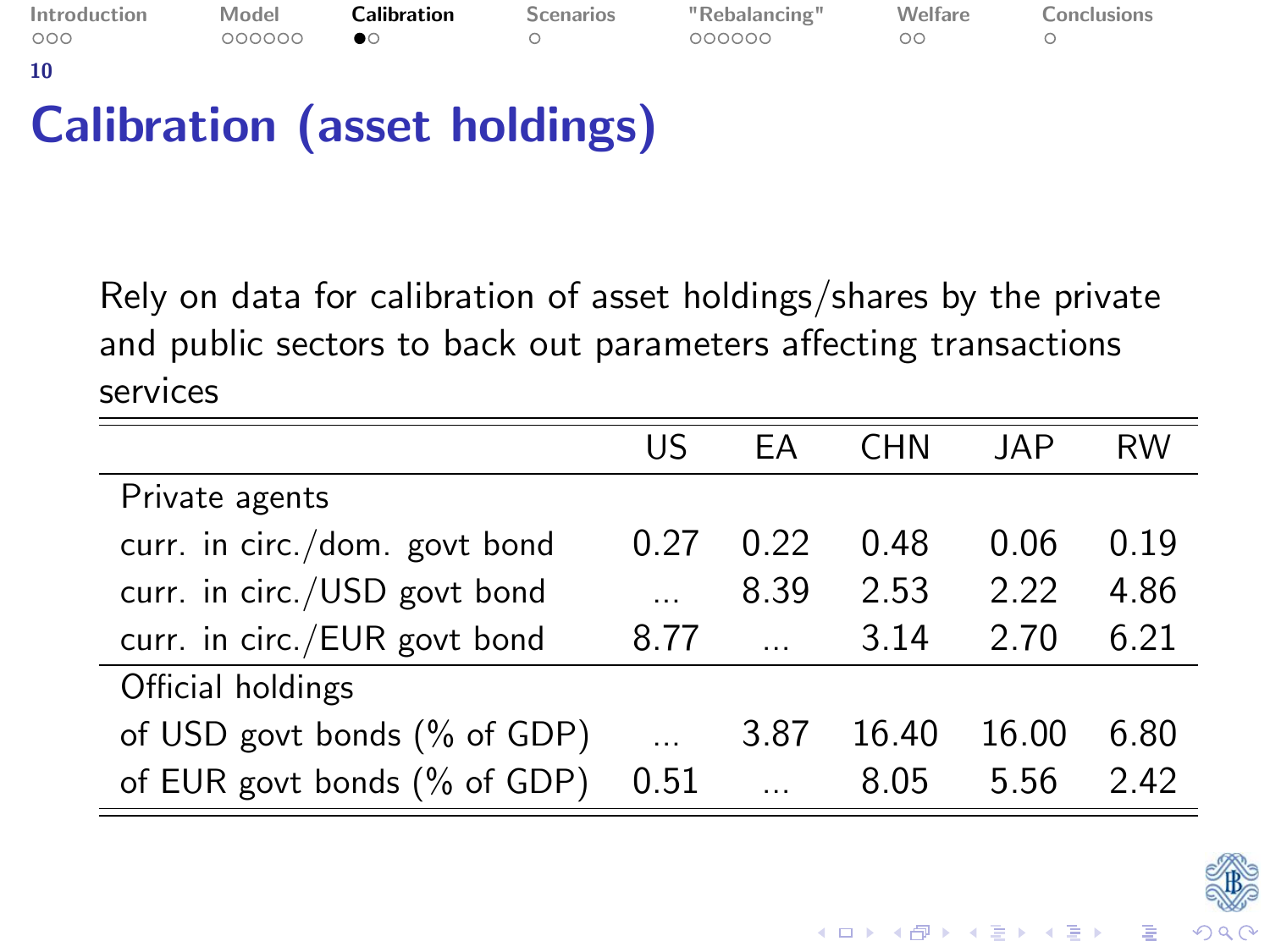| Introduction | Model  | Calibration | <b>Scenarios</b> | "Rebalancing" | Welfare | Conclusions |
|--------------|--------|-------------|------------------|---------------|---------|-------------|
| 000          | 000000 |             |                  | 000000        | ററ      |             |
| -11          |        |             |                  |               |         |             |

# Calibration (trade)

We set the weights of bilateral imports to match a disaggregated steady-state matrix delineating the pattern and composition of exports and imports in all regions.

|                         |                | EA      | US       | <b>CHN</b>   | JAP      | <b>RW</b> |
|-------------------------|----------------|---------|----------|--------------|----------|-----------|
|                         | EA             |         | 1.1      | $\mathbf{1}$ | 0.8      | 3.4       |
| from                    | US             | 0.9     | $\cdots$ | 0.8          | 0.7      | 4.3       |
|                         | <b>CHN</b>     | 1.3     | 1.4      |              | 1.8      | 2.5       |
| Imp cons<br>goods       | <b>JAP</b>     | 0.3     | 0.5      | 0.9          | $\cdots$ | 0.9       |
|                         | <b>RW</b>      | 10.5    | 4.9      | 7.6          | 5.9      | $\cdots$  |
|                         | EA             |         | 0.8      | 1.1          | 0.4      | 2.9       |
|                         | <b>US</b>      | 0.9     | $\cdots$ | 0.9          | 0.6      | 1.7       |
|                         | <b>CHN</b>     | 1.2     | 1.3      |              | 1.4      | 2.7       |
| goods from<br>Imp inv't | <b>JAP</b>     | 0.3     | 0.4      | 1.3          |          | 0.9       |
|                         | <b>RW</b>      | 8.4     | 4        | 8.6          | 4.3      | $\cdots$  |
|                         | NFA (%GDP)     | $-17.6$ | $-27.4$  | 21           | 57.3     | 5.3       |
|                         | NFA (%GDP) (1) | $-22.9$ | 14.6     | 2.6          | 34.3     | $-4.9$    |



(1) net of private holdings of USD and EUR govt bonds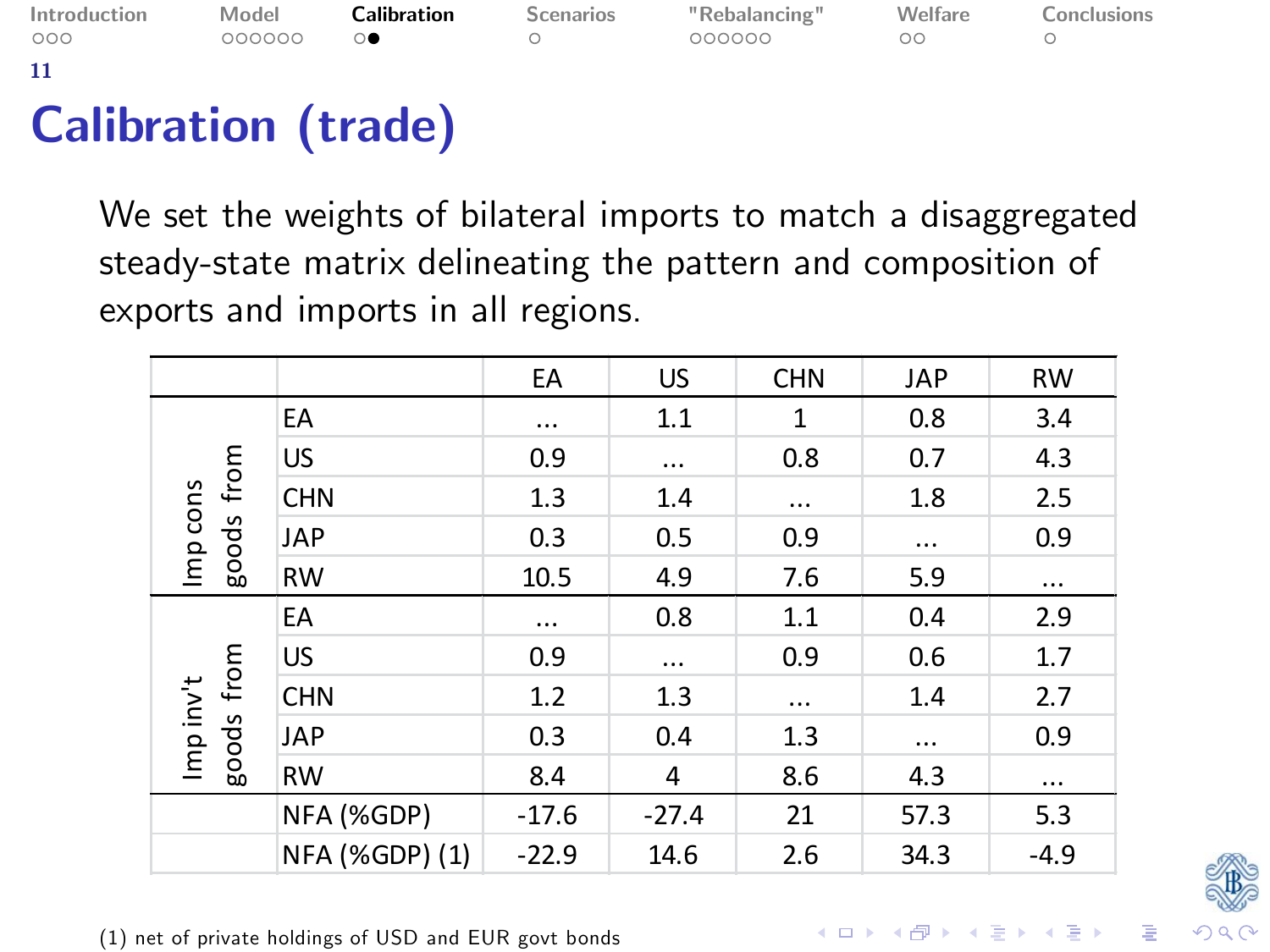| Introduction     | Model  | Calibration | Scenarios | "Rebalancing" | Welfare | Conclusions |  |
|------------------|--------|-------------|-----------|---------------|---------|-------------|--|
| 000              | 000000 | $\circ$     |           | 000000        | OΟ      |             |  |
| 12               |        |             |           |               |         |             |  |
| <b>Scenarios</b> |        |             |           |               |         |             |  |

- 1. "So far, so good": CHN, JAP and RW permanently increase official reserves by  $1\%$  both in USD and EUR
- 2. "Rebalancing": CHN, JAP and RW reduce official reserves in USD (by  $1\%$ ) and increase those in EUR so that overall reserves increase by 1%
- **3.** Only CHN, increases official reserves by  $1\%$  both in USD and EUR
- 4. JAP and RW *increase* official reserves by  $1\%$  both in USD and EUR, CHN pegs to the USD ("Bretton Woods II")
- **5.** CHN reduces official reserves by  $1\%$  both in USD and EUR, while JAP and RW *increase*

<span id="page-12-0"></span>All scenarios are run under *perfect foresight from the initial steady* state.

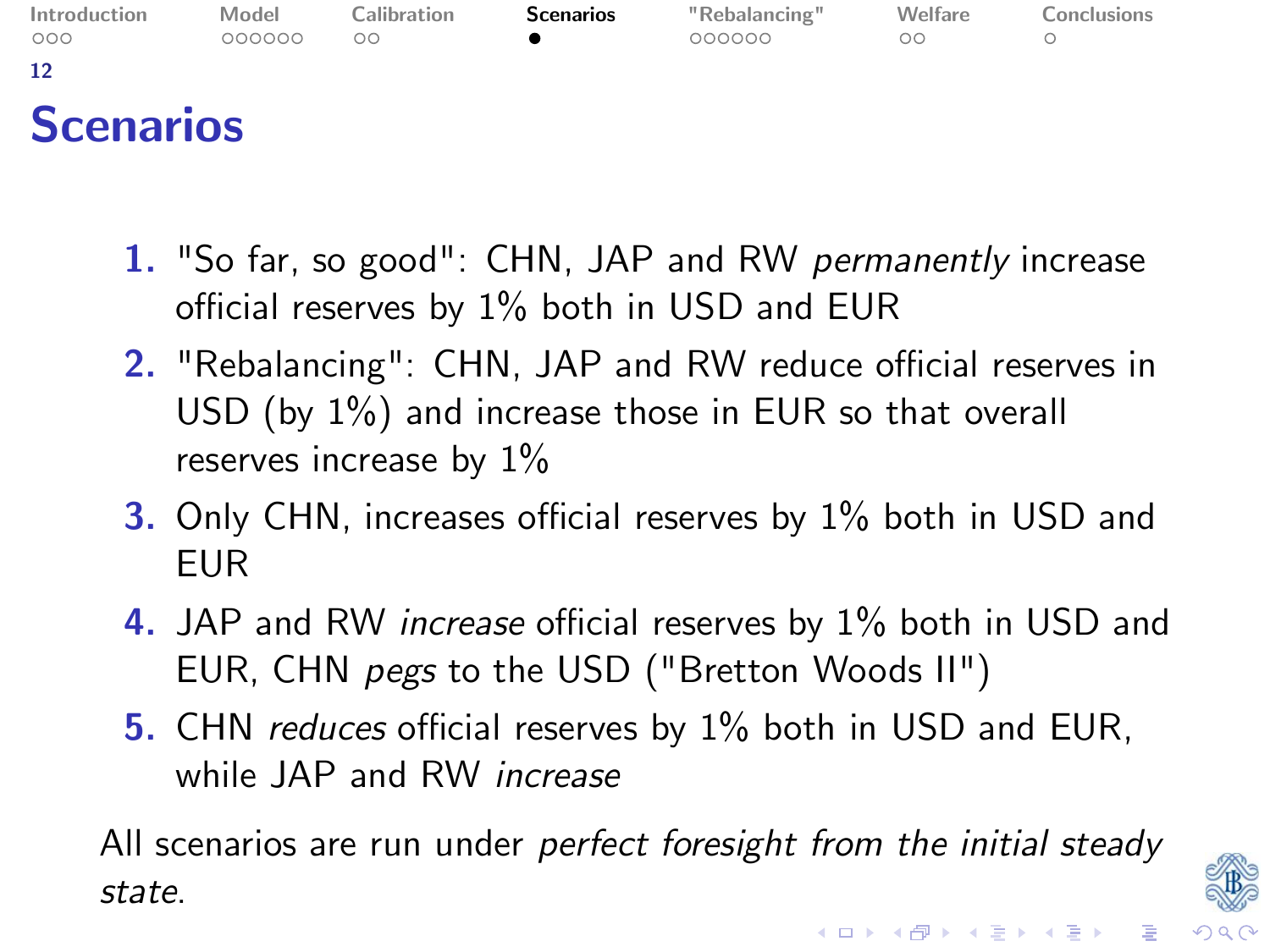| Introduction  | Model  | Calibration | <b>Scenarios</b> | "Rebalancing"   | Welfare | Conclusions |  |  |
|---------------|--------|-------------|------------------|-----------------|---------|-------------|--|--|
| 000           | 000000 | ΩC          |                  | $\bullet$ 00000 | nn      |             |  |  |
| -13           |        |             |                  |                 |         |             |  |  |
| "Rebalancing" |        |             |                  |                 |         |             |  |  |

## All currencies appreciate against the USD, especially the euro.

<span id="page-13-0"></span>



Þ

[e](#page-12-0)[ur](#page-13-0)[o](#page-18-0) [ar](#page-19-0)[ea](#page-0-0)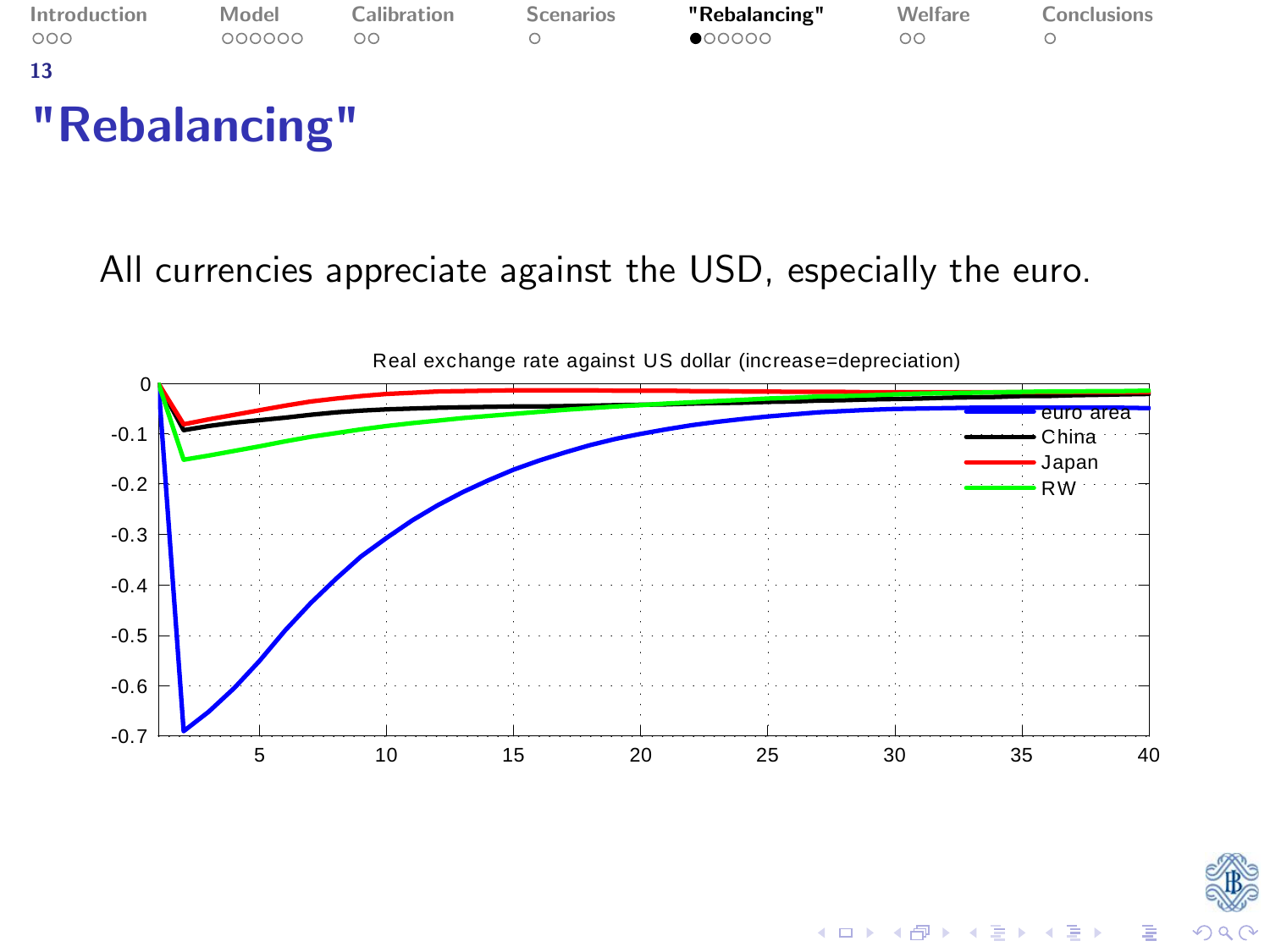| Introduction | Model  | Calibration | Scenarios | "Rebalancing" | Welfare | Conclusions |
|--------------|--------|-------------|-----------|---------------|---------|-------------|
| 000          | 000000 | OС          |           | 00000         | ОC      |             |
| 14           |        |             |           |               |         |             |

Portfolio rebalancing and valuation effects dominate initial CA dynamics. EA households buy US Treasuries due to higher returns and benefit from valuation gains

<span id="page-14-0"></span>

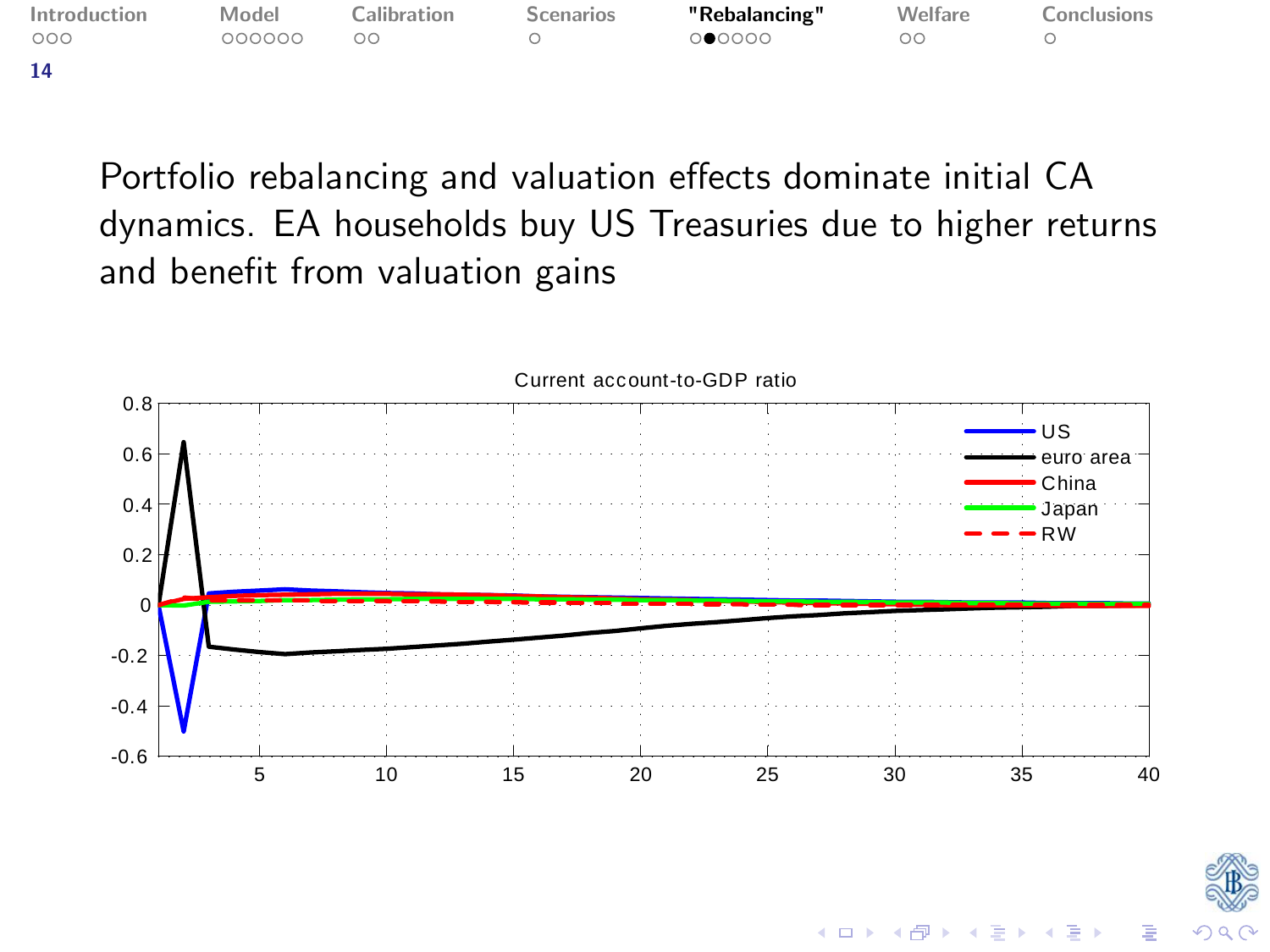| Introduction | Model  | Calibration | <b>Scenarios</b> | "Rebalancing" | Welfare | Conclusions |
|--------------|--------|-------------|------------------|---------------|---------|-------------|
| 000          | 000000 | - ററ        |                  | 000000        | ററ      |             |
| 15           |        |             |                  |               |         |             |

#### The US lose some "exorbitant privilege"  $\dots$

<span id="page-15-0"></span>



È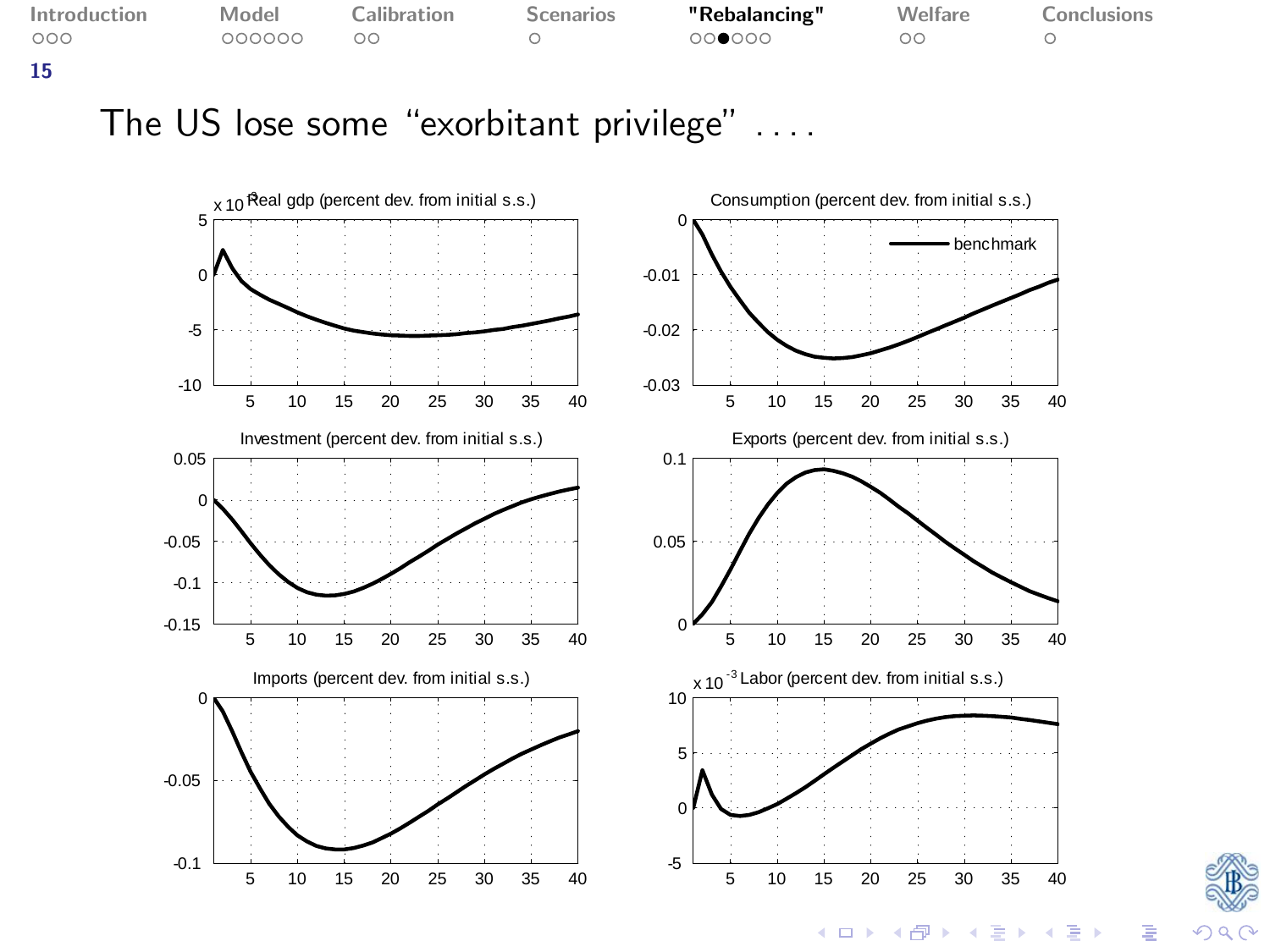| Introduction | Model  | Calibration | <b>Scenarios</b> | "Rebalancing" | Welfare | Conclusions |
|--------------|--------|-------------|------------------|---------------|---------|-------------|
| 000          | 000000 | ററ          |                  | 000000        | nс      |             |
| -16          |        |             |                  |               |         |             |

... the EA benefits from a higher "exorbitant privilege" ....

<span id="page-16-0"></span>



ŧ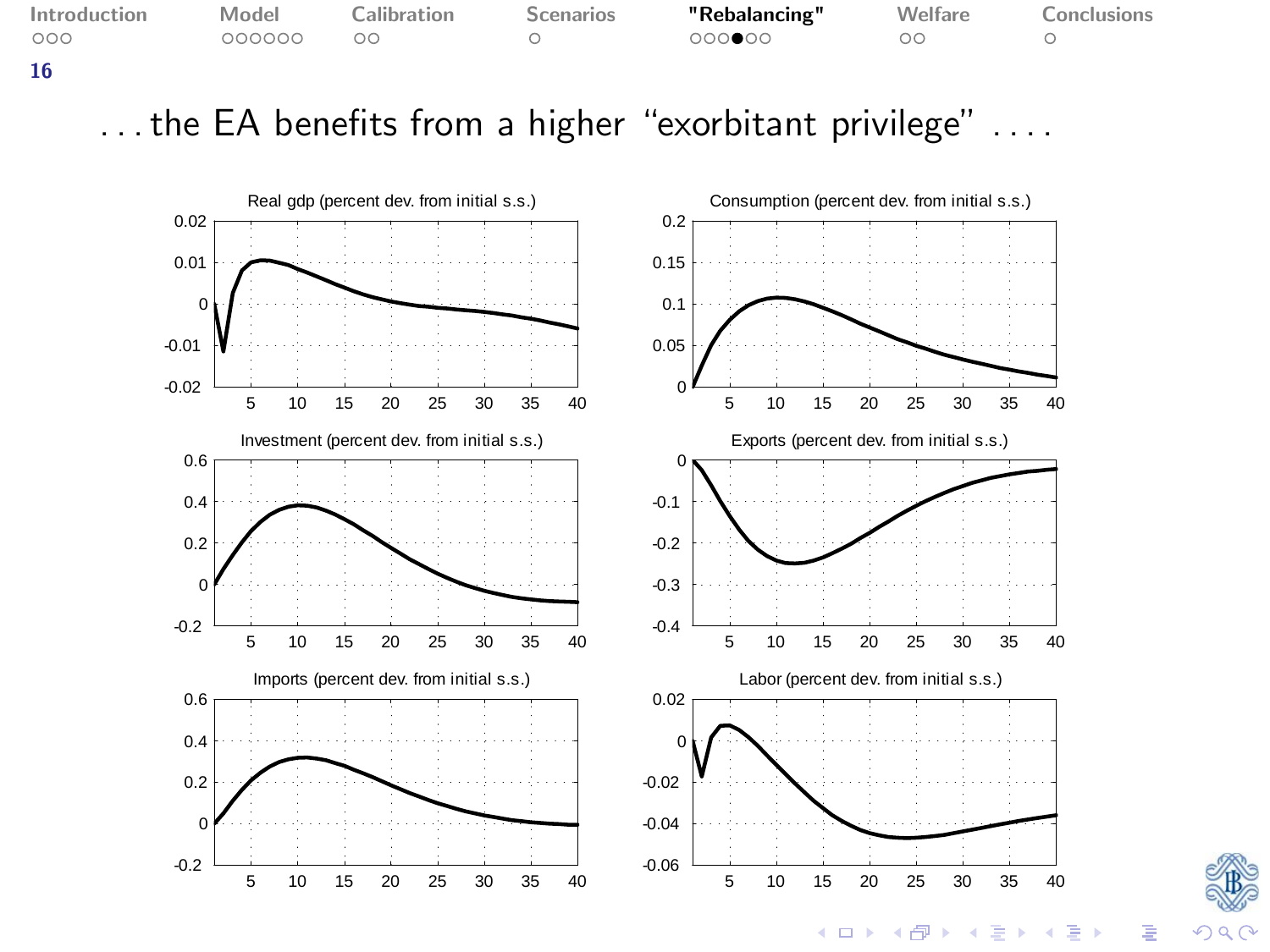

... while not much difference for China [\[sfsgCHN\]](#page-26-0)

<span id="page-17-0"></span>

 $\Omega$ 

ă

 $3$  and  $3$   $3$   $3$   $4$   $5$   $3$   $3$   $4$   $5$   $3$   $3$   $4$   $5$ **In**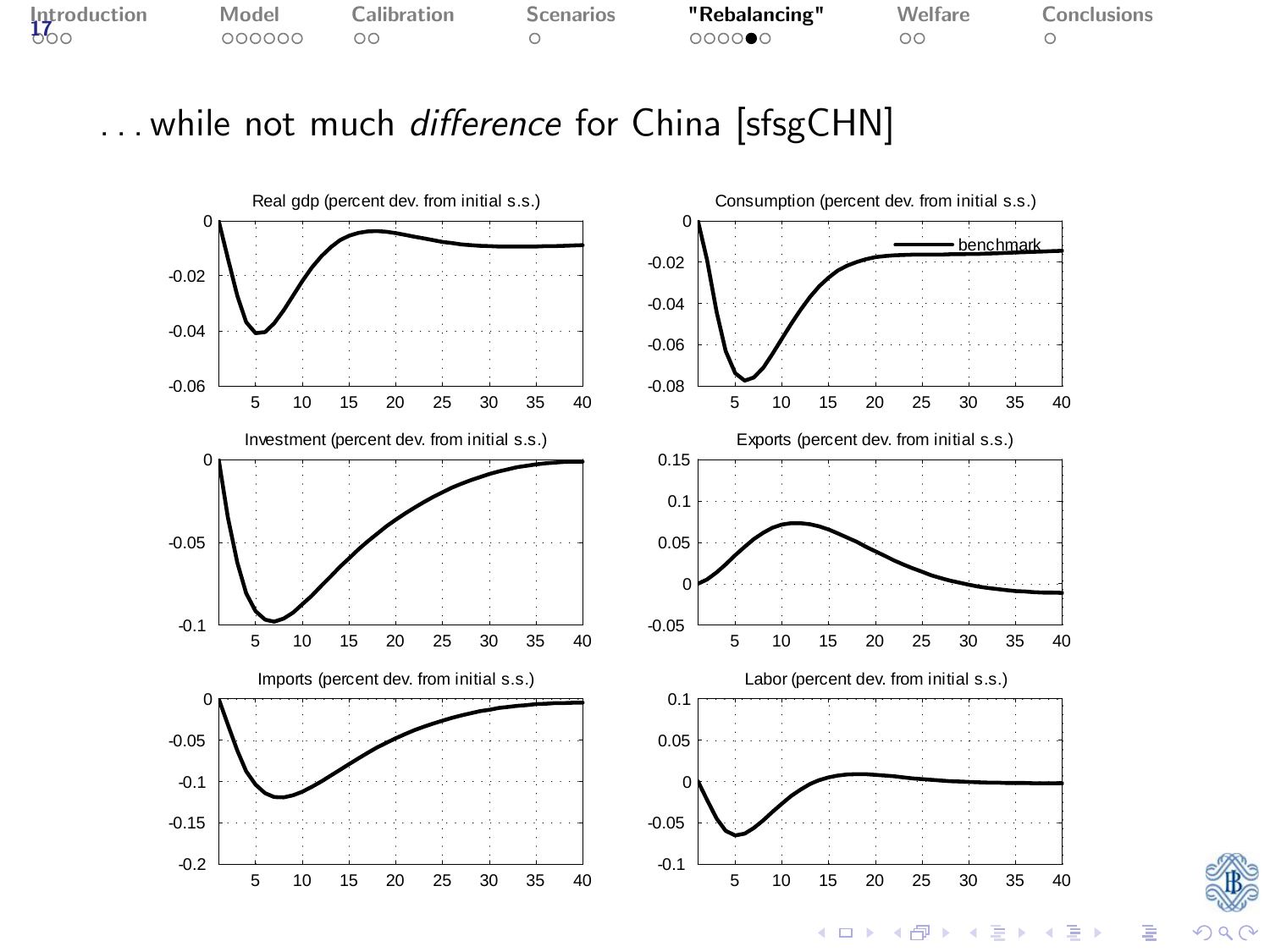| Introduction | Model  | Calibration | Scenarios | "Rebalancing" | Welfare | Conclusions |
|--------------|--------|-------------|-----------|---------------|---------|-------------|
| 000          | 000000 | $\circ$     |           | 00000         | ററ      |             |
| 18           |        |             |           |               |         |             |

# Wrapping up ("Rebalancing")

- $\triangleright$  Portfolio rebalancing and valuation effects dominate CA dynamics in the short term.
- $\triangleright$  An increase in demand for FUR reserves lowers FA interest rates, appreciates the euro and increases domestic aggregate demand and the trade deficit in the FA.
- $\triangleright$  In the US interest rates increase and aggregate demand falls, the dollar depreciates and the trade deficit improves.
- <span id="page-18-0"></span> $\triangleright$  CHN, and more generally, countries increasing their official reserves experience lower private consumption (higher savings) and increasing trade surpluses vis-à-vis the EA.



.<br>K □ X K @ X K 통 X K 통 X - 통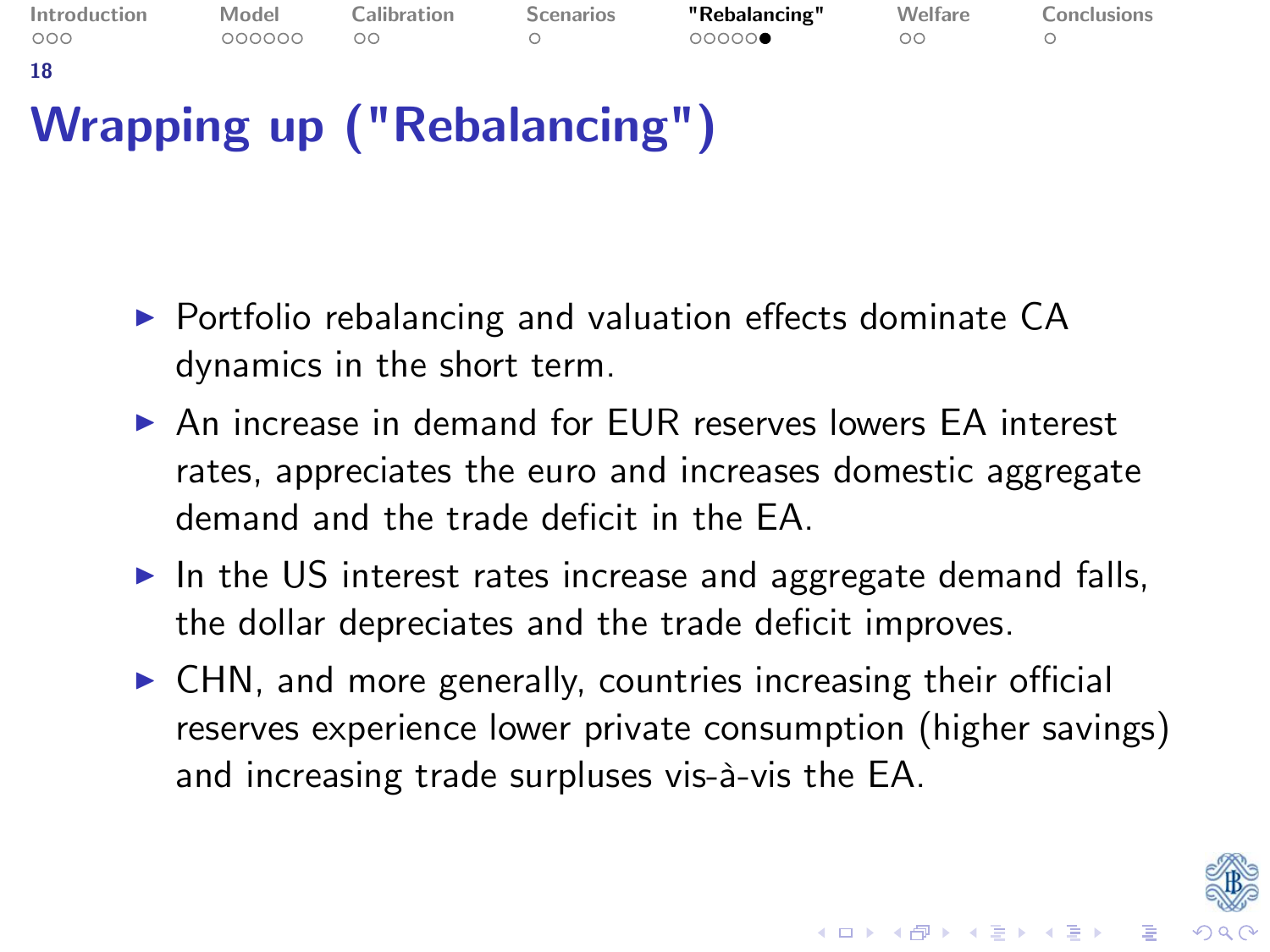| Introduction | Model  | Calibration | Scenarios | "Rebalancing" | Welfare   | Conclusions |
|--------------|--------|-------------|-----------|---------------|-----------|-------------|
| 000          | 000000 | ററ          |           | 000000        | $\bullet$ |             |
| 19           |        |             |           |               |           |             |

## Welfare metric

Quarterly cost as a percentage of initial steady state consumption, Ψ, for a generic country J:

$$
\Psi = \left\{1 - \exp \left[ \left(1 - \beta \right) W_0^J + \frac{\bar{N}^{J1 + \chi}}{1 + \chi} - \log \left( \left(1 - \xi \right) \bar{C}^J \right) \right] \right\} * 100
$$

<span id="page-19-0"></span>where  $W^J_0$  is the discounted sum of household utility in the initial steady state.

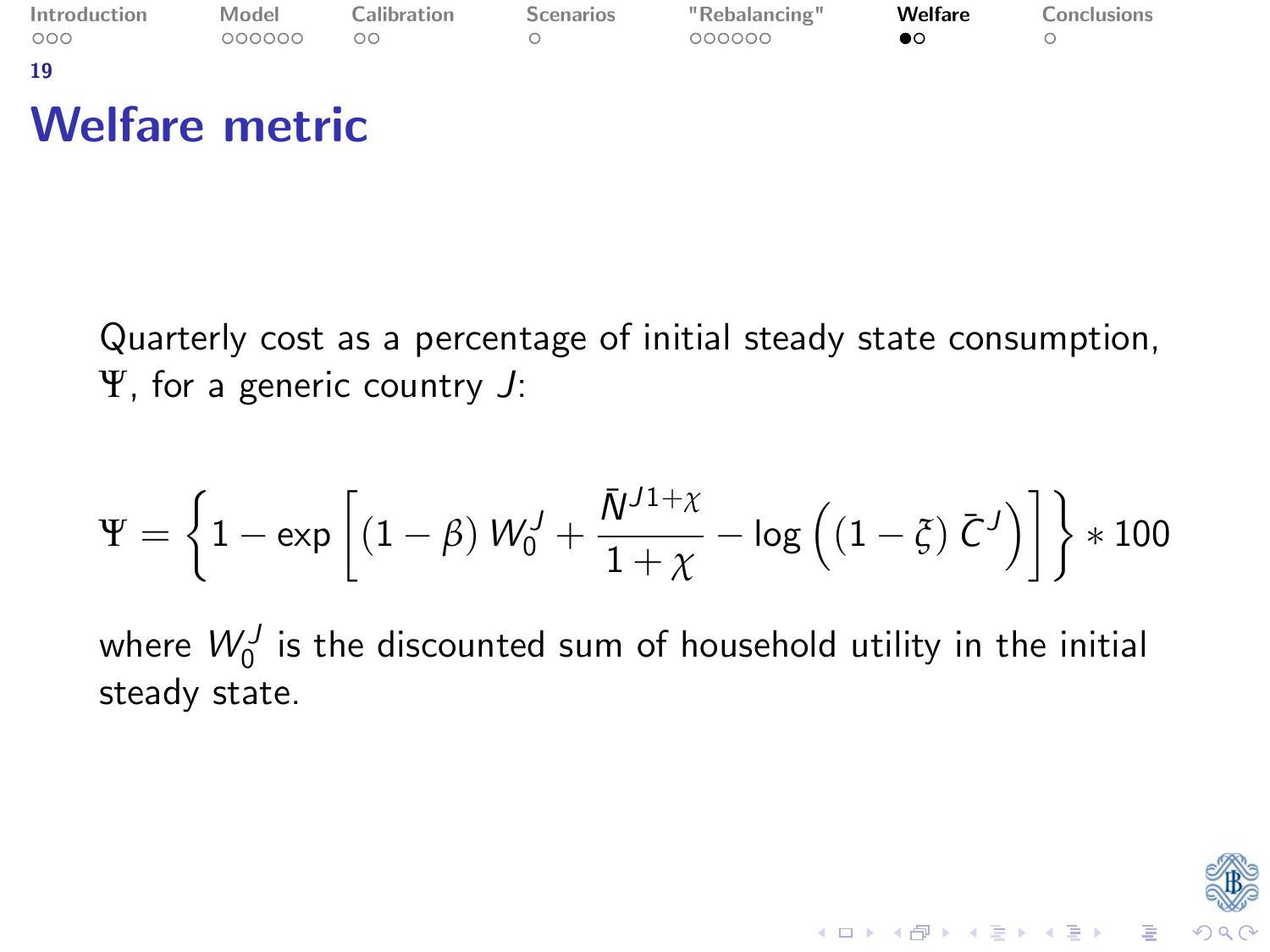| Introduction | Model  | Calibration | <b>Scenarios</b> | "Rebalancing" | Welfare | Conclusions |
|--------------|--------|-------------|------------------|---------------|---------|-------------|
| 000          | 000000 | ററ          |                  | 000000        | റഭ      |             |
| 20           |        |             |                  |               |         |             |

## Welfare costs

|                   | FA      | <b>US</b> | <b>CHN</b>                   | IAP | <b>RW</b> |
|-------------------|---------|-----------|------------------------------|-----|-----------|
| "So far, so good" | -0.0040 |           |                              |     |           |
| "Rebalancing"     | -0.0229 | 0.0074    | 0.0156  0.0154  0.0053       |     |           |
| CHN sells         | -0.0011 |           | $-0.0016$ $-0.0238$ $0.0147$ |     | - 0.0063  |

Note: percentage points; quarterly. Consumption equivalent i.e. fraction of permanent consumption that must be given up in order to equal welfare in the new regime (negative values imply that in the new regime welfare increases)

Putting into context: USD official reserves increased by  $10\%$  per year in 2009-12 ca. 10 times as big as our shock on impact and 30 times cumulatively.

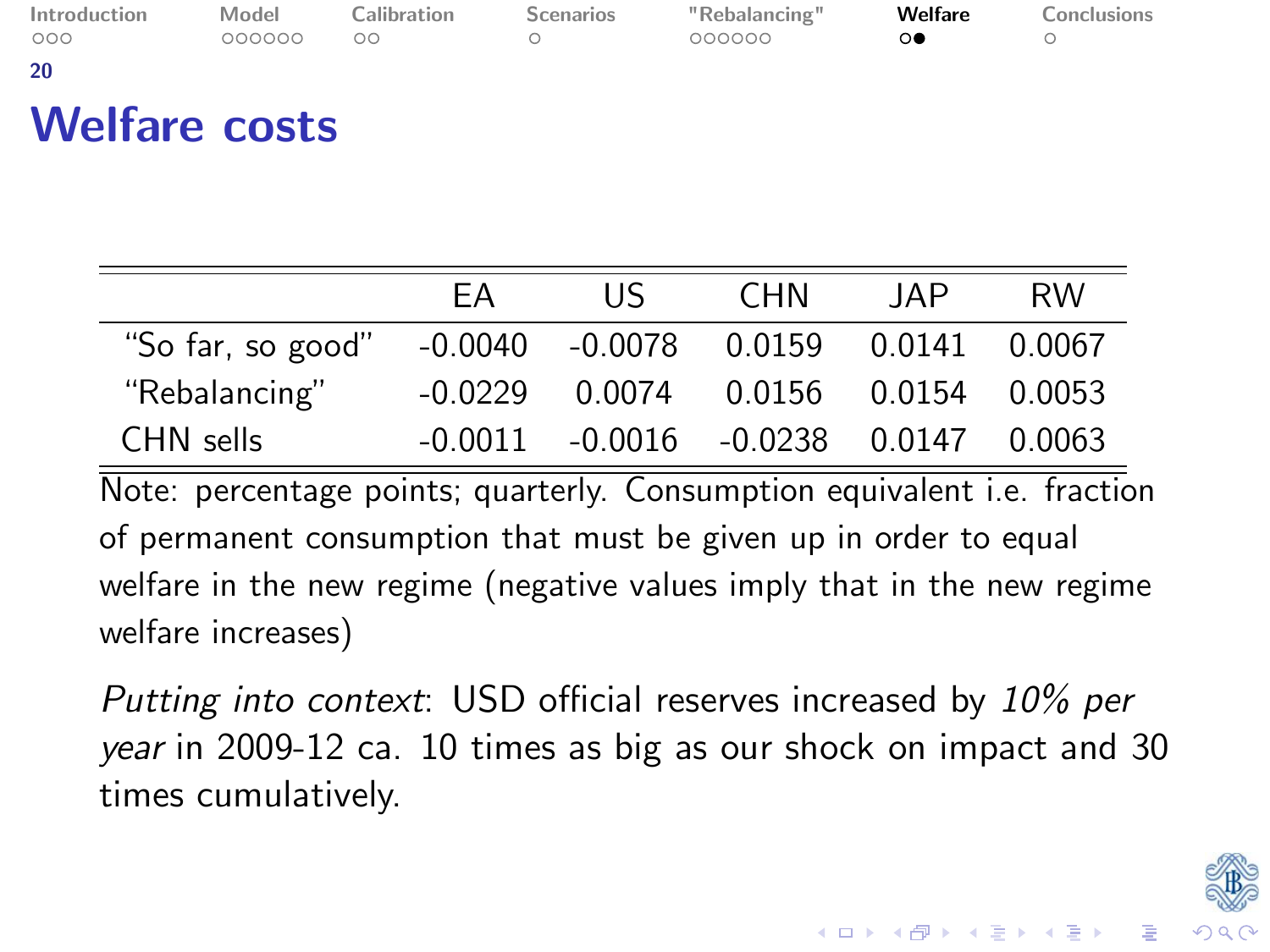| Introduction | Model  | Calibration | <b>Scenarios</b> | "Rebalancing" | Welfare | Conclusions |
|--------------|--------|-------------|------------------|---------------|---------|-------------|
| 000          | 000000 | ററ          |                  | 000000        | oο      |             |
| 21           |        |             |                  |               |         |             |

# Going forward and open issues

- $\triangleright$  (Regional) implications of renminbi going global?
- Optimal allocation of reserves
- <span id="page-21-0"></span> $\triangleright$  Consolidation of a truly multilateral IMS?
	- $\triangleright$  Strategic interactions between authorities?
	- $\triangleright$  Strategic interactions between authorities and private agents?

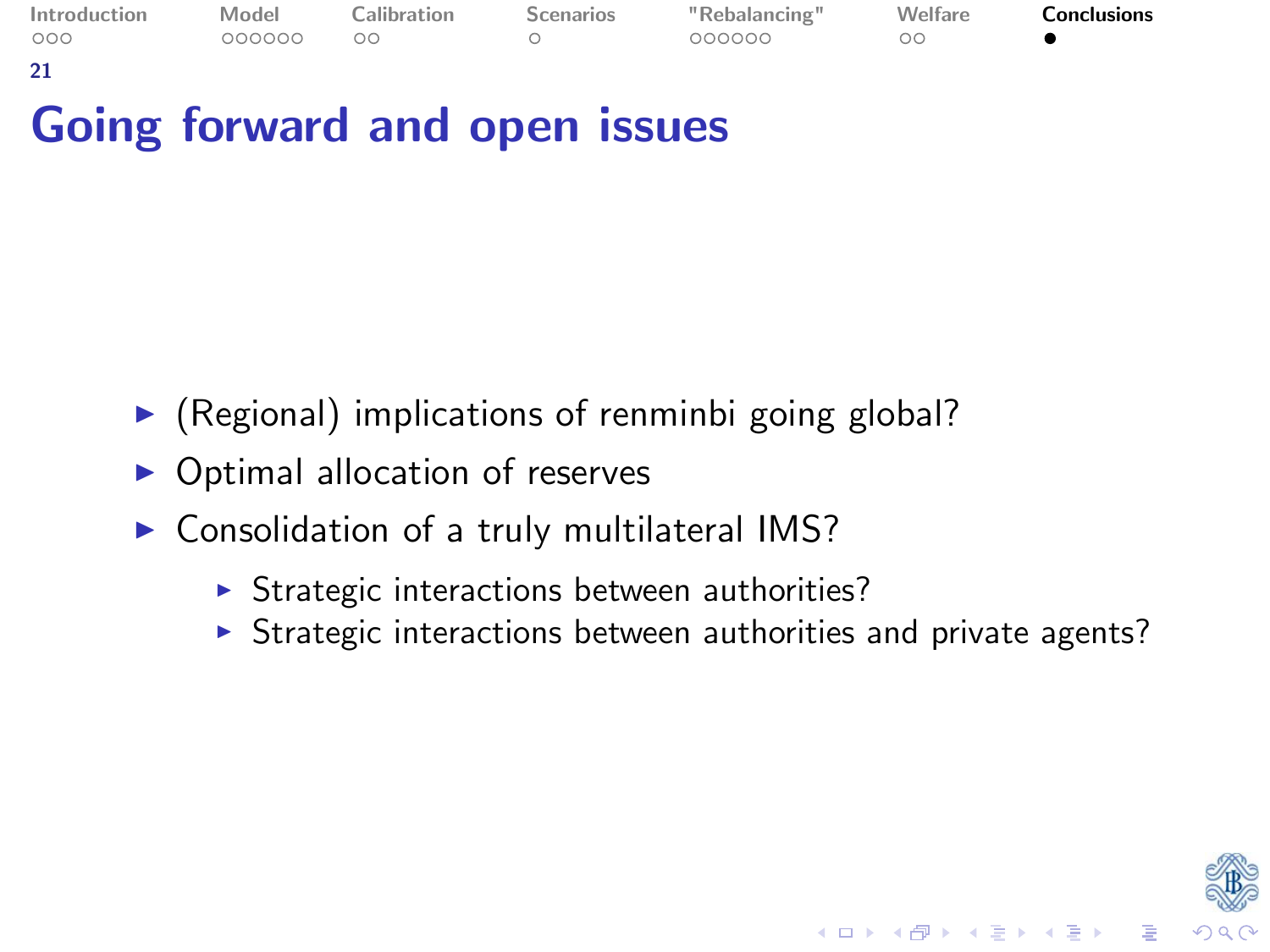[Introduction](#page-2-0) [Model](#page-4-0) [Calibration](#page-10-0) [Scenarios](#page-12-0) ["Rebalancing"](#page-13-0) [Welfare](#page-19-0) [Conclusions](#page-21-0)

 $A \Box B$   $A \Box B$   $A \Box B$   $A \Box B$   $A \Box B$   $A$ 

## CHN, JAP, ROW increase their official reserves by  $1\%$  both in USD and EUR.

<span id="page-22-0"></span>



È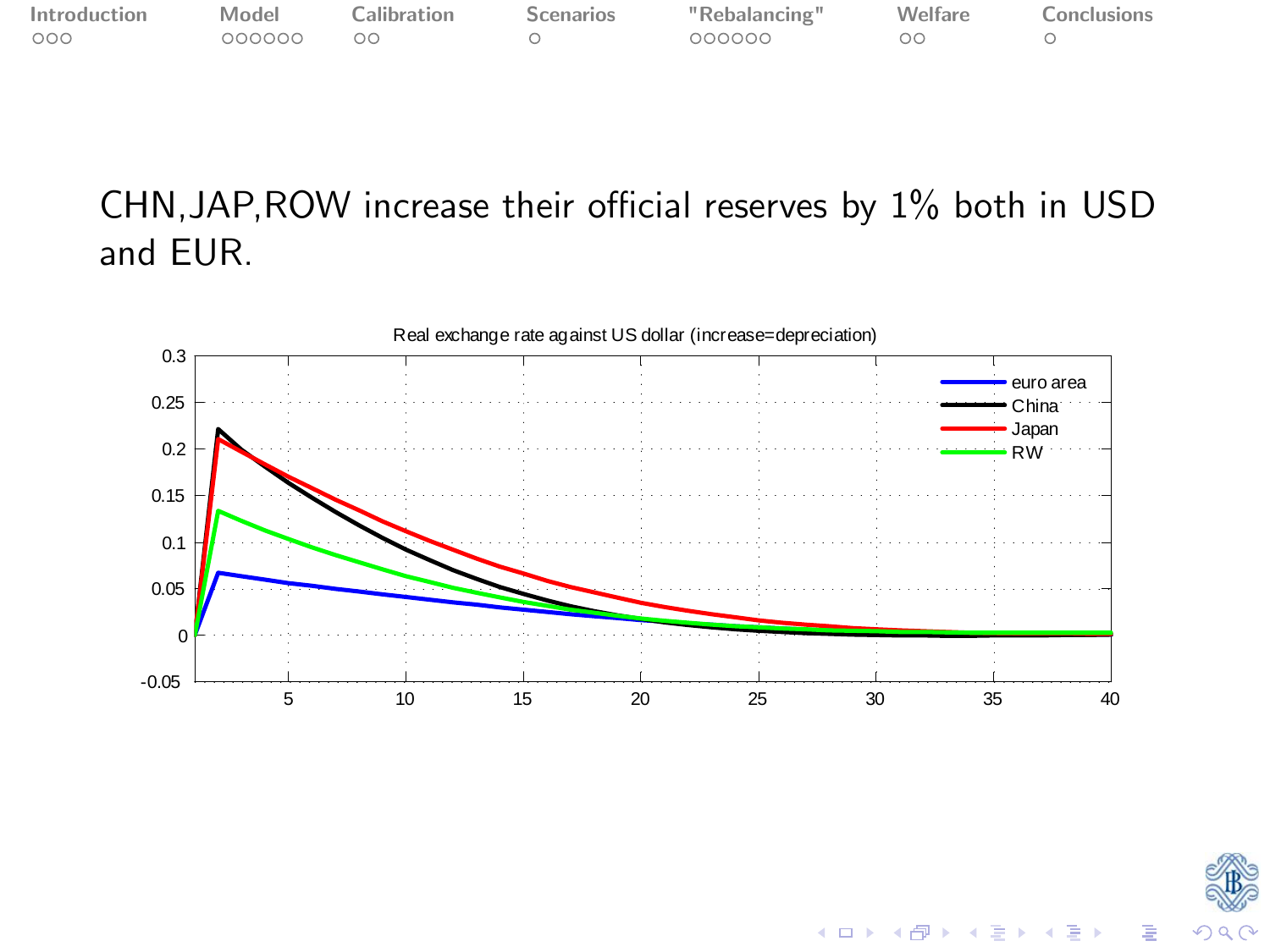

<span id="page-23-0"></span>



È

イロト 不優 ト 不重 ト 不重 ト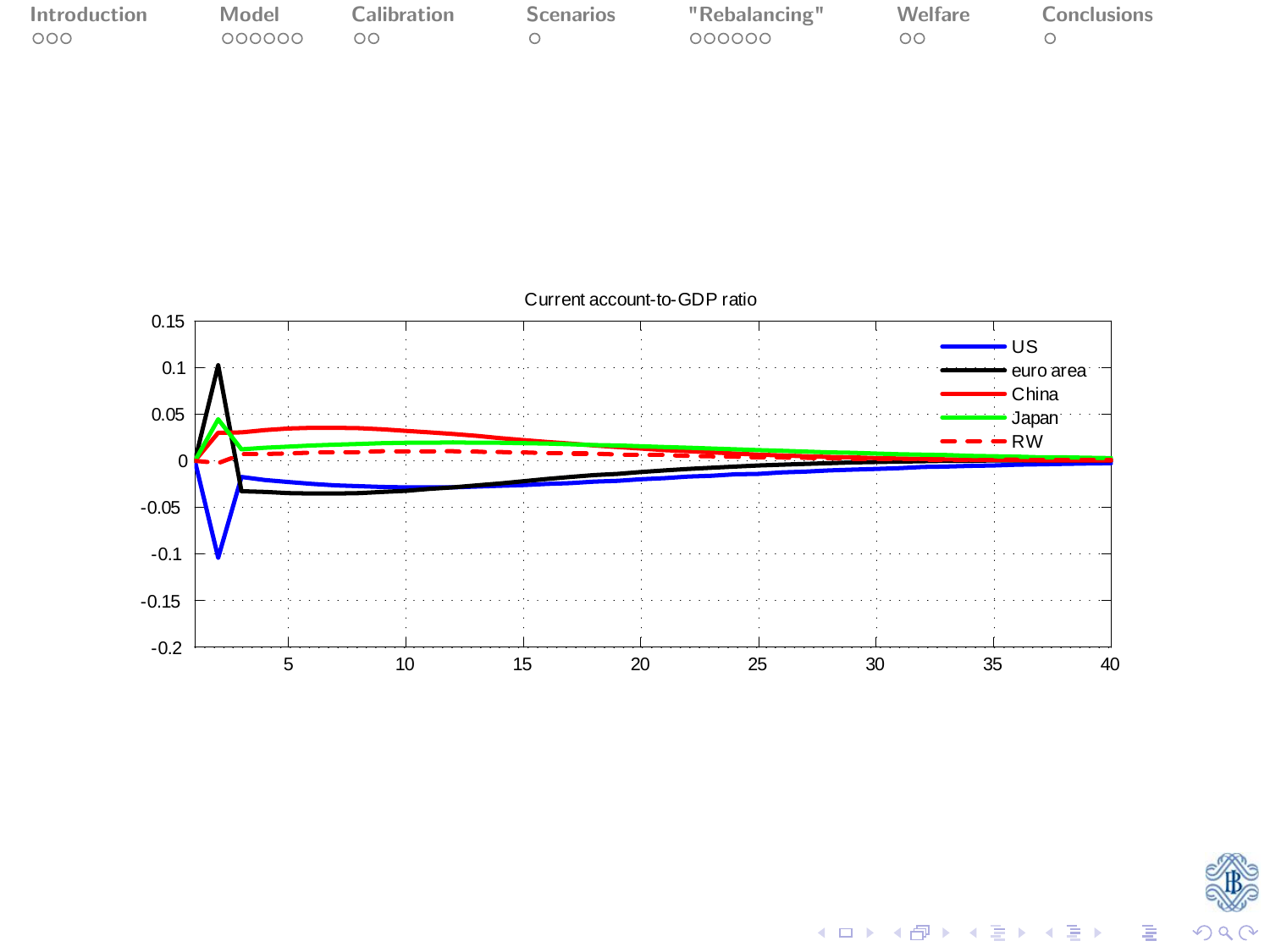| Introduction | Model  | Calibration | <b>Scenarios</b> | "Rebalancing" | Welfare | Conclusions |
|--------------|--------|-------------|------------------|---------------|---------|-------------|
| 000          | 000000 | ററ          |                  | 000000        |         |             |

#### US: real variables

<span id="page-24-0"></span>



ŧ

 $10 \times 10^5 \times 10^5$  $\Rightarrow$ ×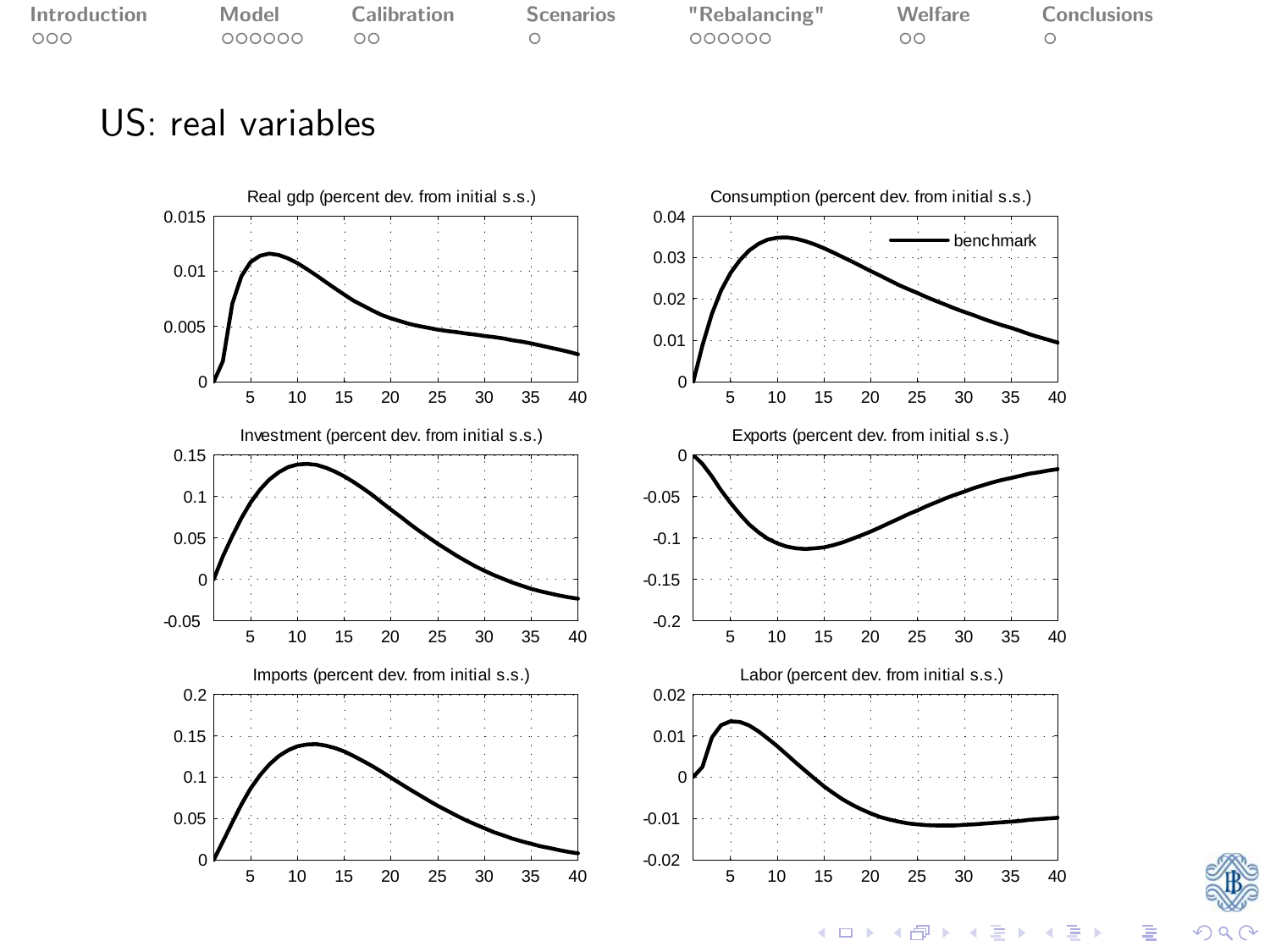| Introduction | Model  | Calibration | Scenarios | "Rebalancing" | Welfare | Conclusions |
|--------------|--------|-------------|-----------|---------------|---------|-------------|
| 000          | 000000 | ОC          |           | 000000        | ОC      |             |

#### US: financial variables  $\ddot{\phantom{0}}$

<span id="page-25-0"></span>

 $4$  ロ )  $4$   $\overline{r}$  )  $4$   $\overline{z}$  )  $4$   $\overline{z}$  )

ŧ

 $\Omega$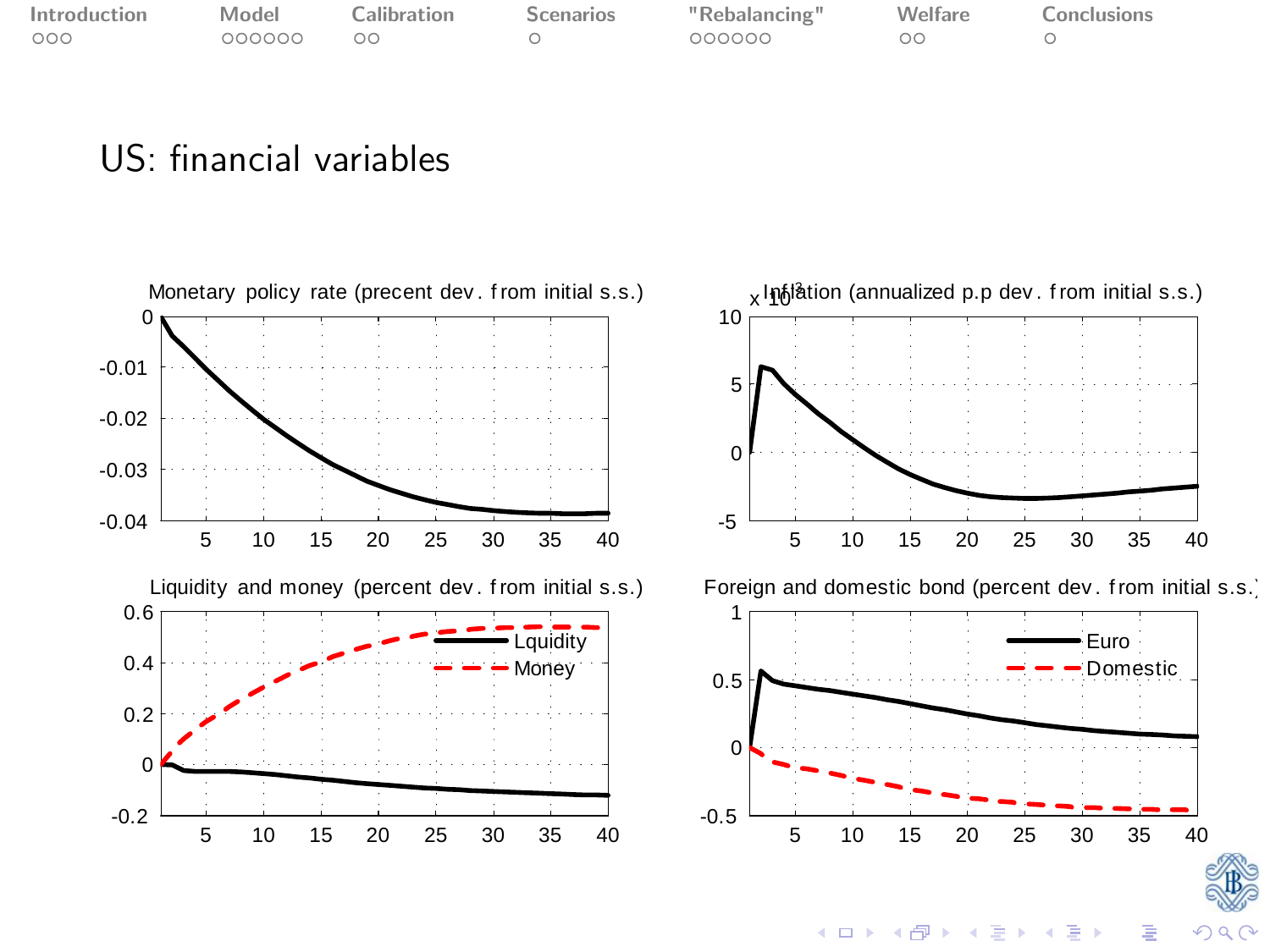| Introduction | Model  | Calibration | <b>Scenarios</b> | "Rebalancing" | Welfare | Conclusions |
|--------------|--------|-------------|------------------|---------------|---------|-------------|
| 000          | 000000 | ററ          |                  | 000000        |         |             |
|              |        |             |                  |               |         |             |

#### <span id="page-26-0"></span>"So far, so good" scenario. China: real variables

<span id="page-26-1"></span>

 $\Omega$ 

È

 $3$  and  $3$   $3$   $3$   $4$   $7$   $8$   $9$   $9$   $1$   $3$   $1$   $3$   $1$   $3$   $1$   $3$   $1$   $3$   $1$   $3$   $1$   $3$   $1$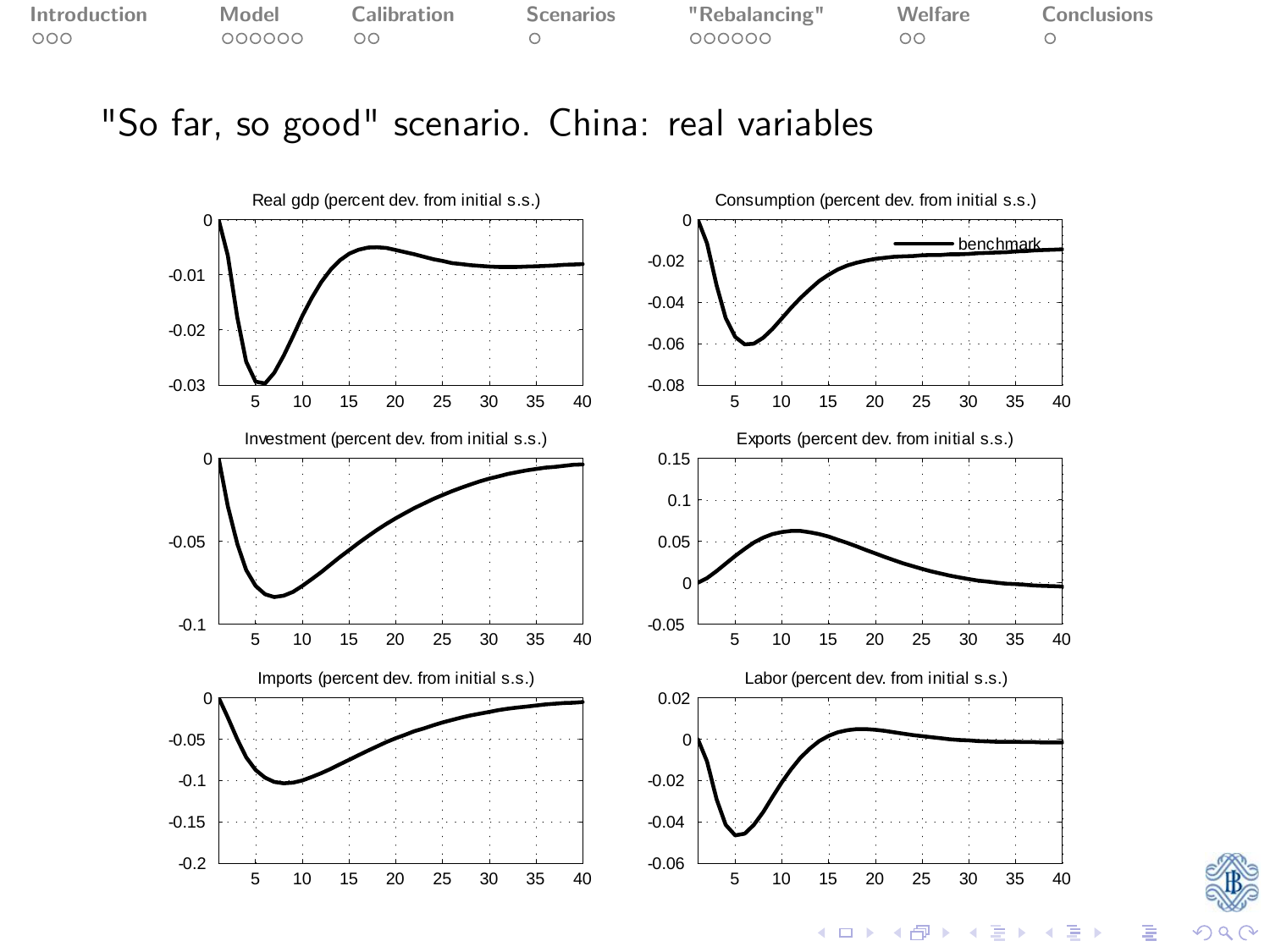| Introduction | Model  | Calibration | Scenarios | "Rebalancing" | Welfare | Conclusions |
|--------------|--------|-------------|-----------|---------------|---------|-------------|
| 000          | 000000 | oс          |           | 000000        | nс      |             |

## China: financial variables

<span id="page-27-0"></span>

 $4$  ロ )  $4$   $\overline{r}$  )  $4$   $\overline{z}$  )  $4$   $\overline{z}$  )

Þ

 $\Omega$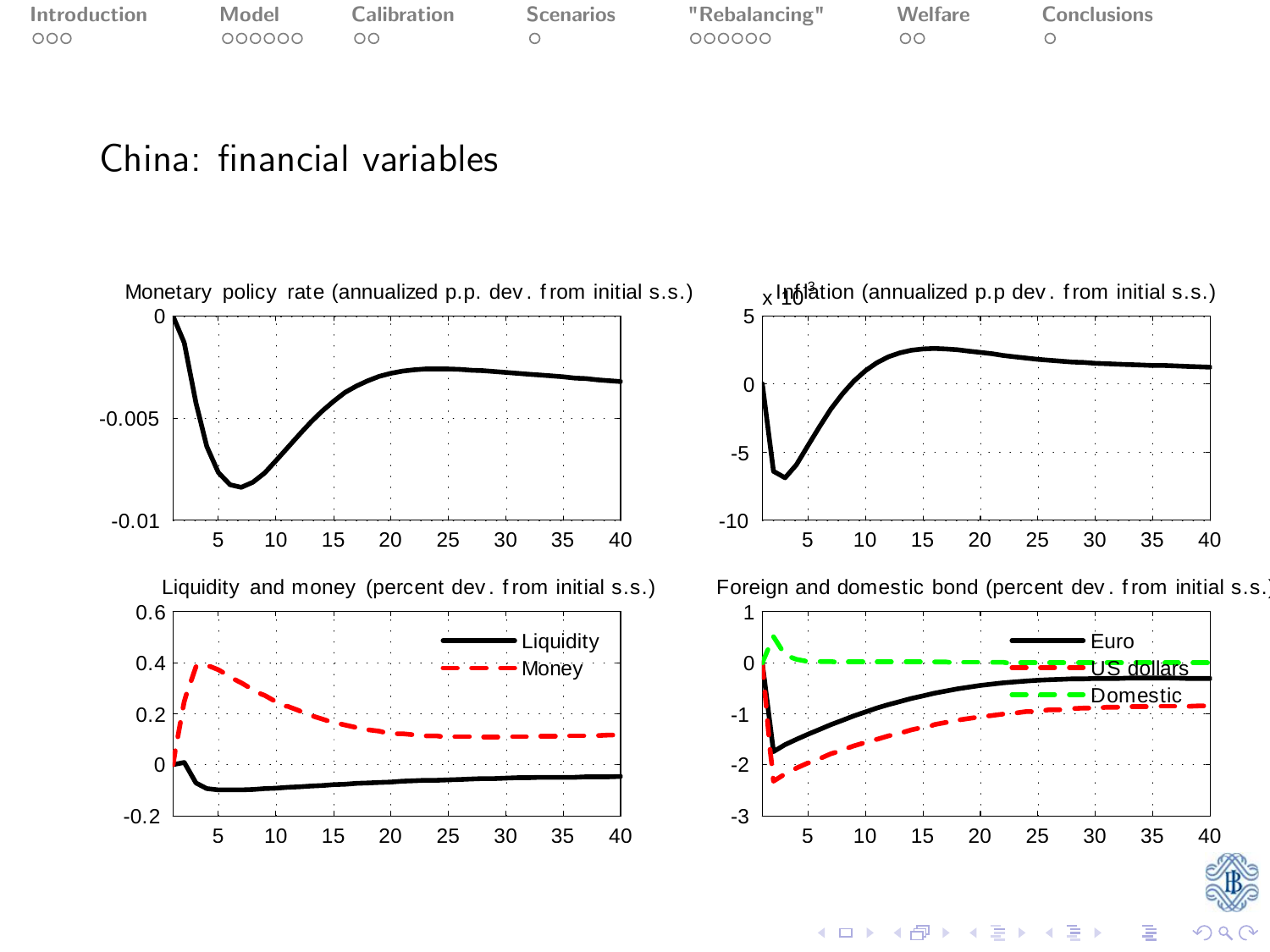| Introduction | Model  | Calibration | <b>Scenarios</b> | "Rebalancing" | Welfare | Conclusions |
|--------------|--------|-------------|------------------|---------------|---------|-------------|
| 000          | 000000 |             |                  | 000000        |         |             |

### EA: real variables

<span id="page-28-0"></span>



ŧ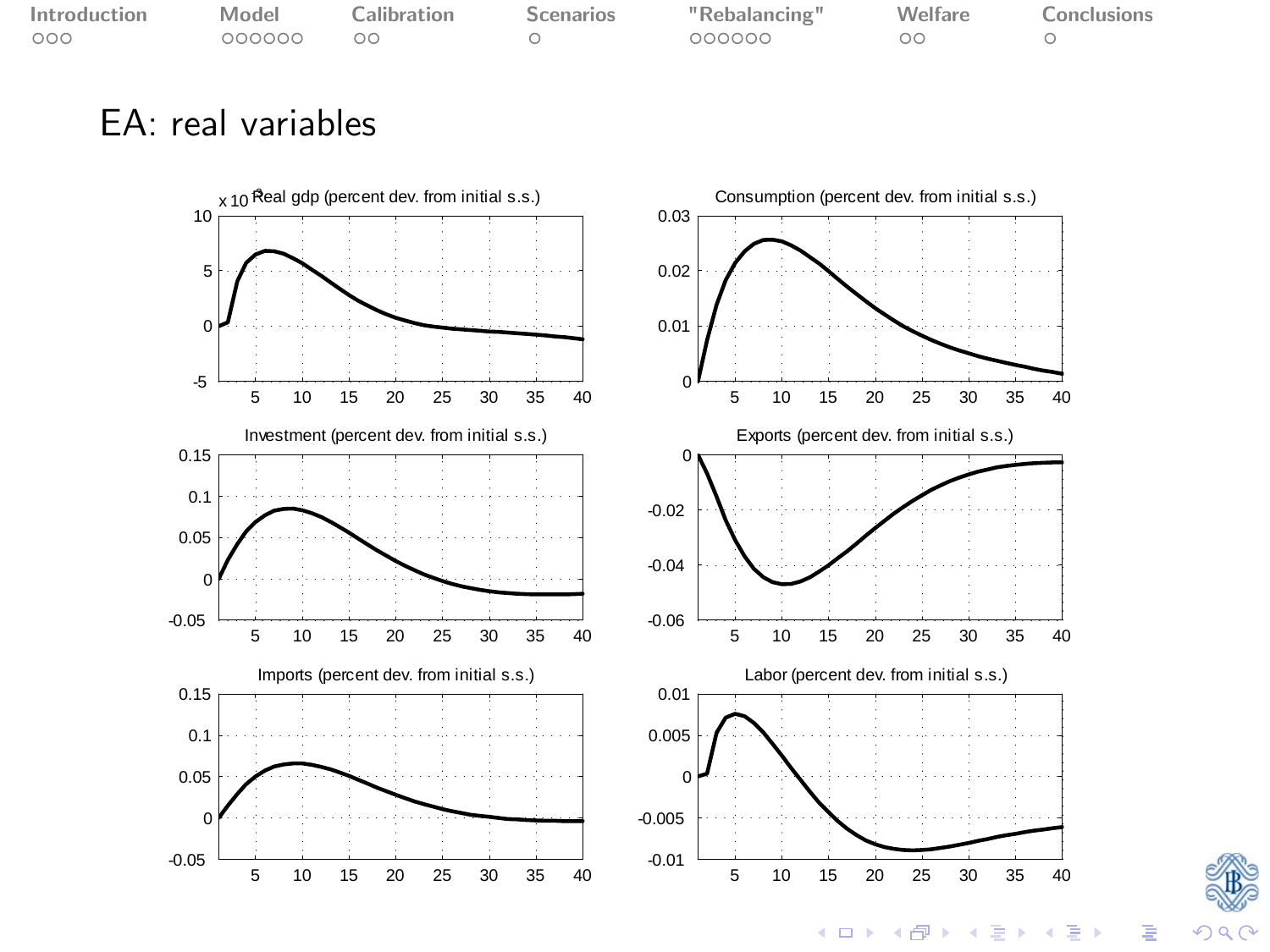| Introduction | Model  | Calibration | Scenarios | "Rebalancing" | Welfare | Conclusions |
|--------------|--------|-------------|-----------|---------------|---------|-------------|
| 000          | 000000 | oс          |           | 000000        |         |             |

### $FA$ : financial variables

<span id="page-29-0"></span>

**KOX KARY KEY** 

 $\equiv$ 

 $\sim$  41

ŧ

 $\Omega$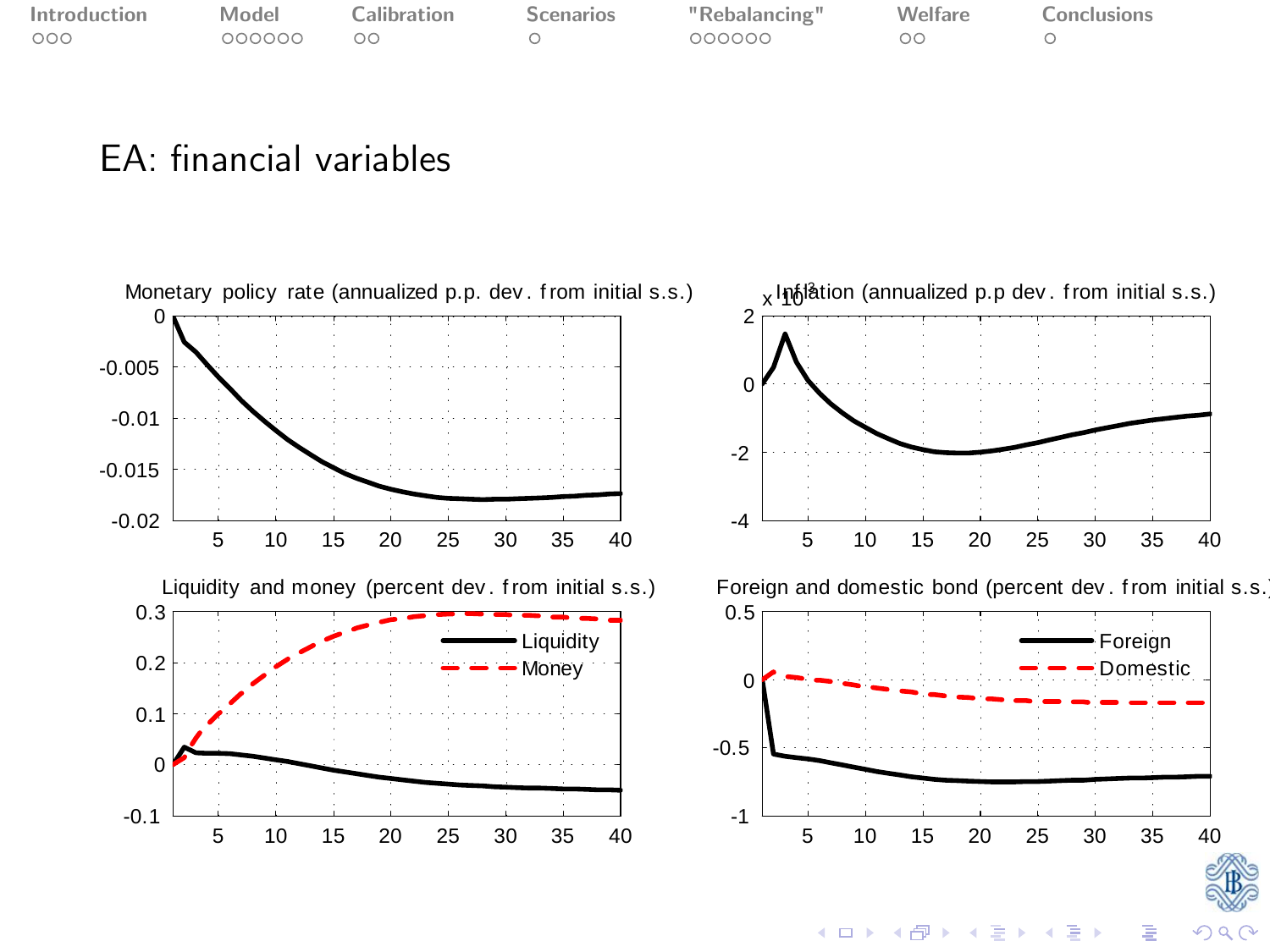| Introduction | Model  | Calibration | Scenarios | "Rebalancing" | Welfare | Conclusions |
|--------------|--------|-------------|-----------|---------------|---------|-------------|
| 000.         | 000000 | nn          |           | 000000        | nc      |             |

# **Related literature**

- $\triangleright$  "exorbitant privilege" (Gourinchas and Rey, 2007)
- int'l currencies and asset prices (Devereux and Shi, 2009)
- $\triangleright$  imperfect substitutability and current account (Kouri, 1976; Obstfeld, 2004; Blanchard, Giavazzi and Sa, 2005)
- ▶ Note: we do not examine *optimal* asset allocation (Devereux and Sutherland, 2007)

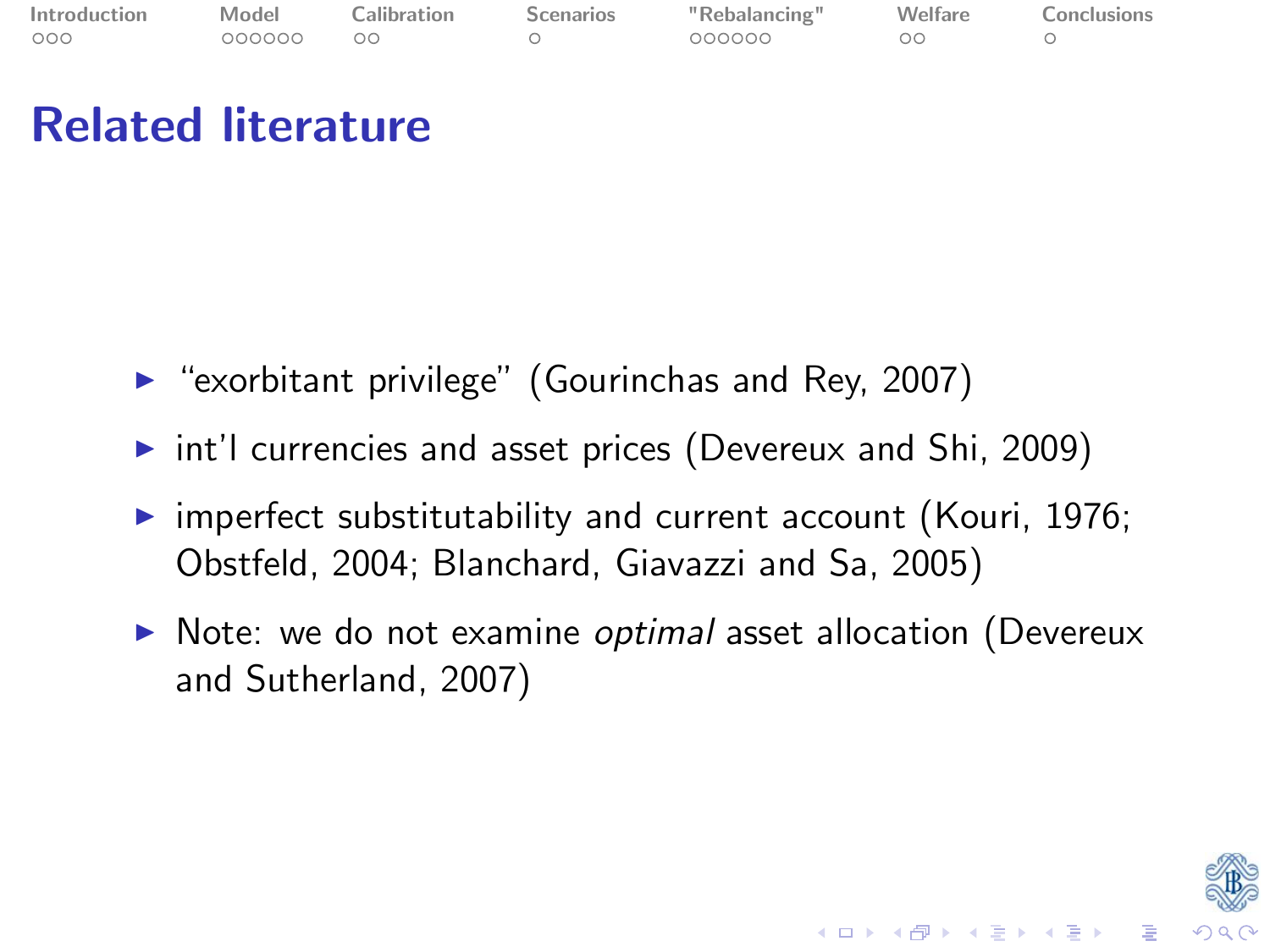| Introduction | Model  | Calibration | <b>Scenarios</b> | "Rebalancing" | Welfare | Conclusions |
|--------------|--------|-------------|------------------|---------------|---------|-------------|
| 000          | 000000 | ററ          |                  | 000000        | ററ      |             |
|              |        |             |                  |               |         |             |

<span id="page-31-0"></span>



È

イロト 不優 ト 不重 ト 不重 ト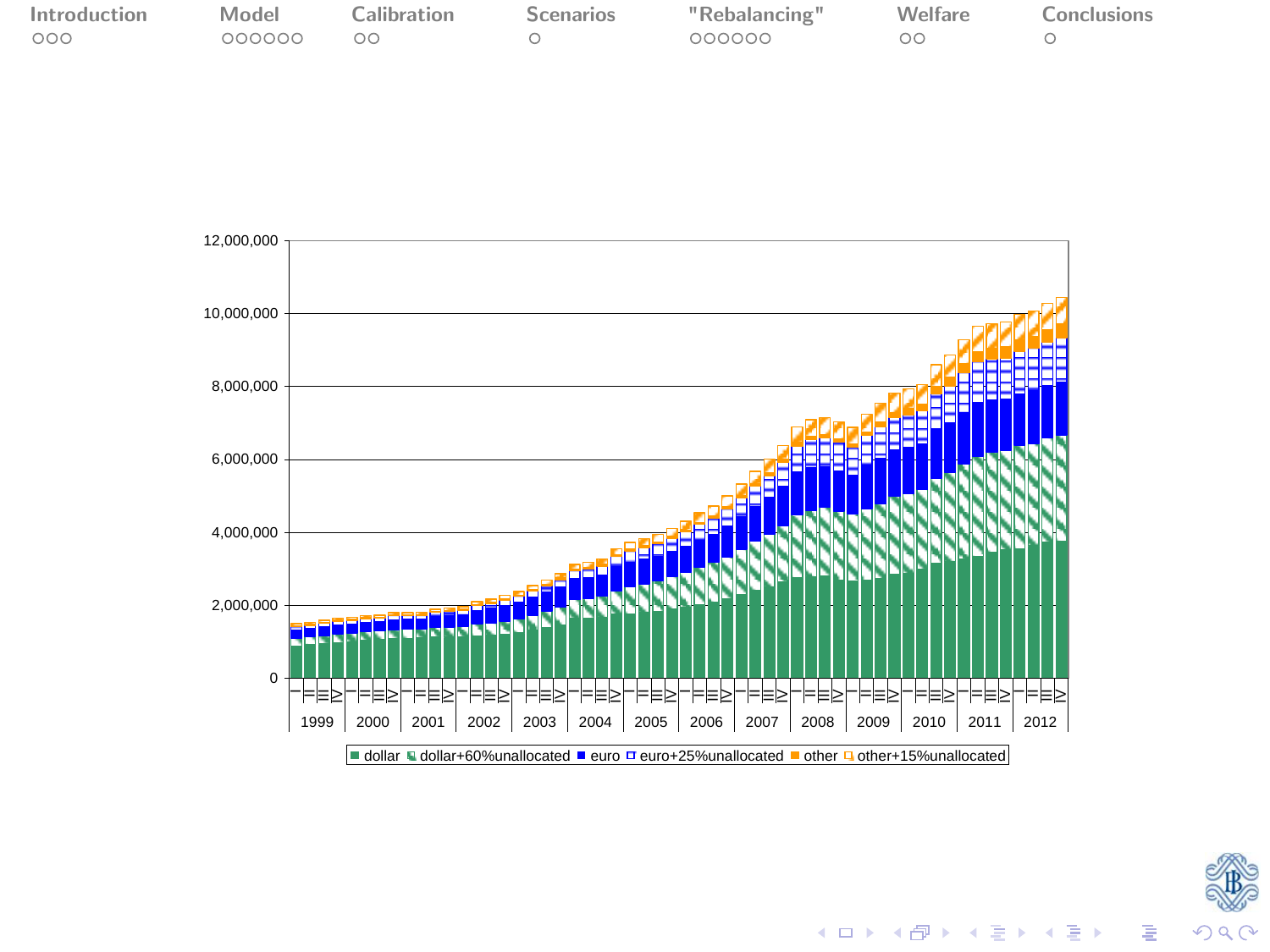| Introduction | Model  | Calibration | Scenarios | "Rebalancing" | Welfare | Conclusions |
|--------------|--------|-------------|-----------|---------------|---------|-------------|
| 000          | 000000 | $\circ$     |           | 000000        | $\circ$ |             |
|              |        |             |           |               |         |             |
|              |        |             |           |               |         |             |

"In practice, these countries increased reserves through the expedient of issuing debt to their citizens, thereby mobilizing domestic saving, and then using the proceeds to buy U.S. Treasury securities and other assets. Effectively, governments have acted as financial intermediaries, channeling domestic saving away from local uses and into international capital markets." Bernanke, 2005. [VAR]